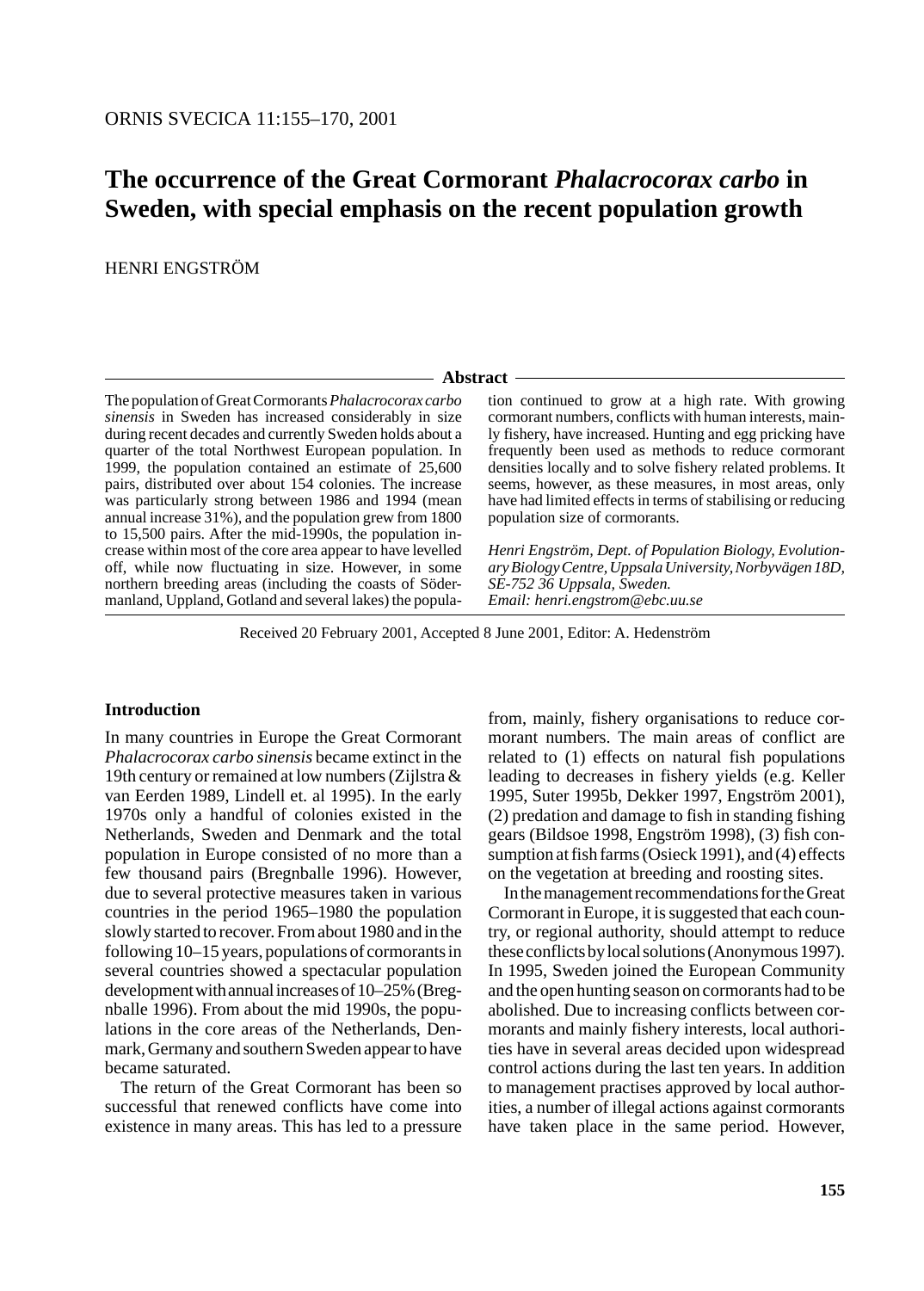

Cormorant colony (17 nests) at the islet Måsgrund close to the island of Svartö in southern Kalmars Sound, 1965. In total, 71 chicks were killed that year at the colony and the cormorants did not return to the islet the following year. Tage Olsson at a hide used for duck hunting (photo Edling Olsson).

*Skarvkoloni (17 bon) på Måsgrund ca 1 000 m från Svartö i södra Kalmarsund 1965. 71 ungar dödades det året och skarvarna återkom aldrig mer till platsen. Skjutskåran användes vid andjakt. Fotot taget av Edling Olsson med fiskardrängen Tage Olsson i skåran.*

despite the disputed value of present day management actions, no effort has been taken to evaluate the effects on local or national cormorant population sizes. Furthermore, no information exists on to what level management actions has solved or reduced fishery-related problems in Sweden.

The aim of this study is to give data on the population development of the Great Cormorant in Sweden, with special emphasis on the last fifteen years with rapid population growth and extensive geographical expansion. This paper also reviews the historical distribution of the cormorant in Sweden. Moreover, data on management practises to control cormorant numbers and illegal persecution are presented, and the roles of these actions are evaluated in relation to population development.

### **Methods**

I gathered data on recent population estimates of the size of Great Cormorant colonies, mainly from local ornithologists. Annual number of breeding pairs are based on nest counts, usually at the peak breeding season. Normally, a group of nests was considered as a colony when separated by at least 200 m of water from other clumped breeding pairs. In rare cases, data from an established colony were missing in one year. In those cases, I chose a value in between the most immediate accurate sampling years. Data on management actions were collected from County Administration Boards, and data on illegal actions mainly from persons doing the inventories.

The geographical division of the data is based on provinces. Data from Lake Vättern, Lake Vänern, Lake Hjälmaren and Lake Mälaren (the four largest lakes of Sweden) are treated separately. Data on cormorant historic distribution were collected from the literature.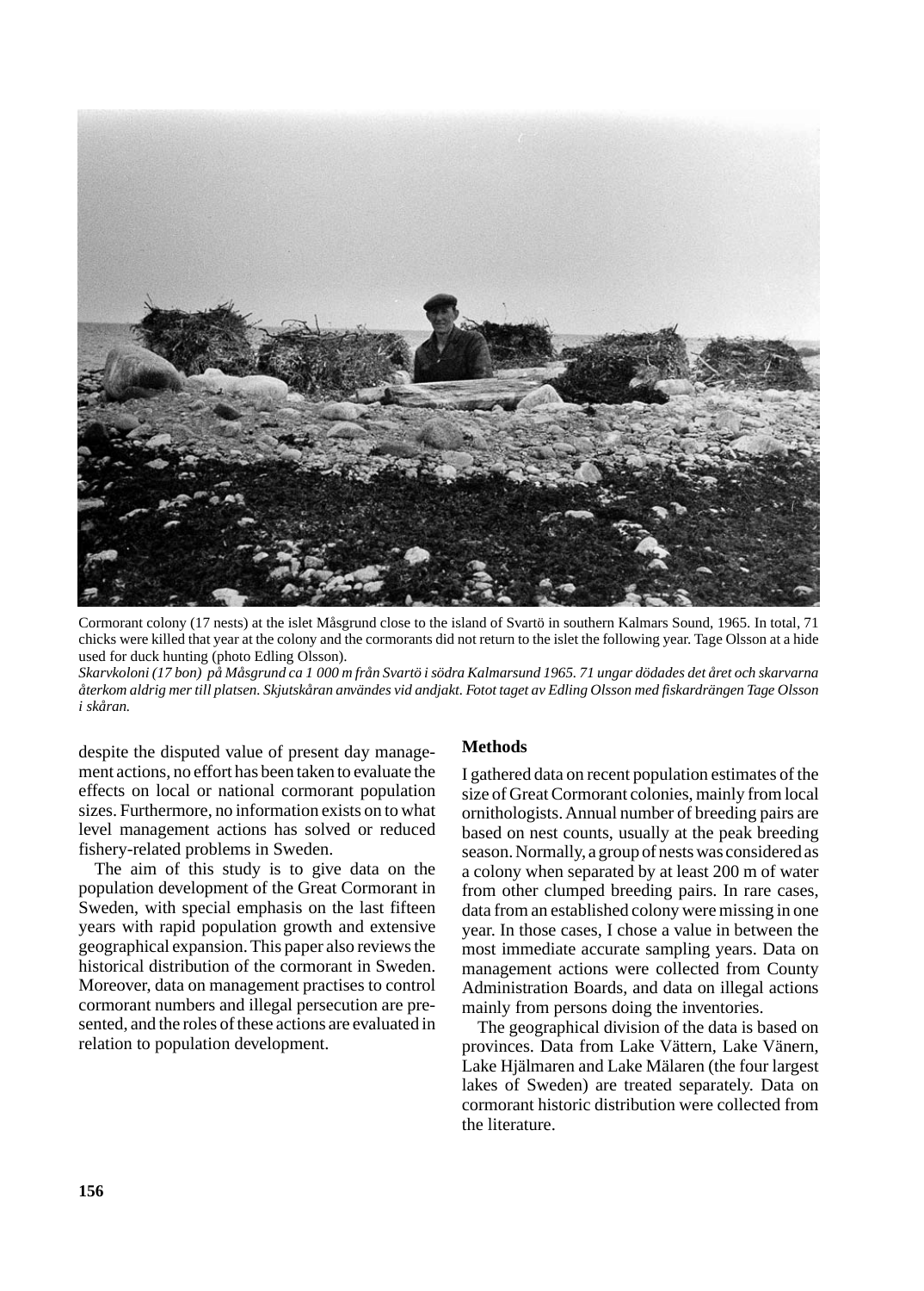#### **Results**

### *Archaeological data*

The history of the Great Cormorant in Sweden after the last glaciation has recently been examined by Ericson & Hernandez Carrasquilla (1997), and results from their study are summarised here. Cormorant remains, found at archaeological excavations, have been recorded from more than thirty places in southern Sweden, including the provinces of Bohuslän, Skåne, Blekinge, Öland, Västergötland, Gotland and Uppland. The oldest bone remains are ca 9000 years old. Some of the remains are from nestlings and juveniles (i.e. from Öland, Gotland and Uppland) which indicates the existence of breeding populations at that time. Based on bone sizes, the prehistoric Baltic cormorants appear all to have belonged to the nominate subspecies (*Ph. c. carbo*).

#### *Recent history*

In the literature, the presence of cormorants in Sweden was mentioned, probably for the first time, in 1555 (Olaus Magnus). Possibly, cormorants (*sinensis*?) bred in Sweden at that time. Later, in the 1690s, the famous naturalist Olof Rudbeck the Younger observed cormorants on several occasions at an expedition to northern Sweden (Brusewitz 1985). A cormorant in breeding plumage was also shot by this expedition in the Bothnian Bay. Neither Olof Rudbeck (1660–1740) nor Linnaeus (1707–78) mentioned any presence of breeding cormorants from their journeys in Sweden, and most likely, cormorants did not breed in Sweden during the 17th and 18th centuries.

In the 19th century, cormorants are known to have inhabited some lakes and coastal areas in the provinces of Skåne and Blekinge (Ekman 1922, Andersson et. al 1984 and references therein). In Blekinge, colonies were known from Saltärna (Ronneby archipelago), Dragsö (Hoby parish) and Tromtö (Karlskrona), and possibly they bred also at other sites. It is unknown when cormorants became established in Blekinge, but probably it occurred in the early 19th century. The distribution of cormorants in Skåne seems to have been somewhat more restricted than in Blekinge, and colonies are only known from Lake Krageholm and Lake Snogeholm. The colony at Lake Krageholm probably became established some time during the early 1870s. The total population within Skåne, and possibly also in Blekinge during the 19th century, most likely was small, breeding irregular, and never included any large concentra-

tions similar to present day levels. For example, the colony at Lake Krageholm contained some 50 pairs after some years of existence. Two *Ph. c. sinensis* shot at Lake Krageholm in April and May 1881 (stored at Lund Zoological Museum) suggest that breeding cormorants in Skåne and Blekinge belonged to the subspecies *Ph. c. sinensis*. At Lake Krageholm, and probably Skåne as a whole, the cormorants seem to have disappeared at around 1881 due to destruction of nests and hunting (Neander 1918). However, Ekman (1922) mentioned breeding at Lake Krageholmssjön still in 1887. When the cormorant disappeared as a breeding species from Blekinge is unclear, but colonies may have existed until the early 20th century. Information from Vagnsö (Hoby parish, Blekinge) (Neander 1918) suggests that cormorants may have bred there in the cavity of an old oak-tree until 1909. Nevertheless, probably no breeding occurred in Sweden after 1909, at the latest, and the cormorant did not reappear as a breeding species in Sweden until the late 1940s.

### *Present distribution*

The current distribution of Great cormorants in Sweden, as presented below, covers the period from the 1940s through 1999. Some data are also given for 2000. If not otherwise stated, population size data are from 1999. The number of breeding pairs for the different regions are presented in Table 1 and colony sizes in Table 2. Table 3 shows the number of disturbed and deserted colonies per province. Legal disturbance of colonies usually means egg pricking while illegal disturbance smashing of eggs, nest destruction and killing of young. The size distribution of deserted colonies is presented in Table 4 and the number of shot cormorants reported to the County Administration Boards is shown in Table 5.

### **Status in different provinces**

### *Bohuslän and Halland*

Along the Swedish West Coast cormorants commenced breeding in 1995. Three small colonies are currently known to exist: Flatskär (Askims fjord, Bohuslän, 70 pairs), Soteskär (Bohuslän, 7 pairs) and Vendelsöarna (Halland, 58 pairs). Unsuccessful breeding attempts are known also from three other places during 1990s. Fishery related conflicts is a growing problem along the West Coast, mainly due to increasing concentrations of non-breeding birds at summer, and over-wintering birds throughout the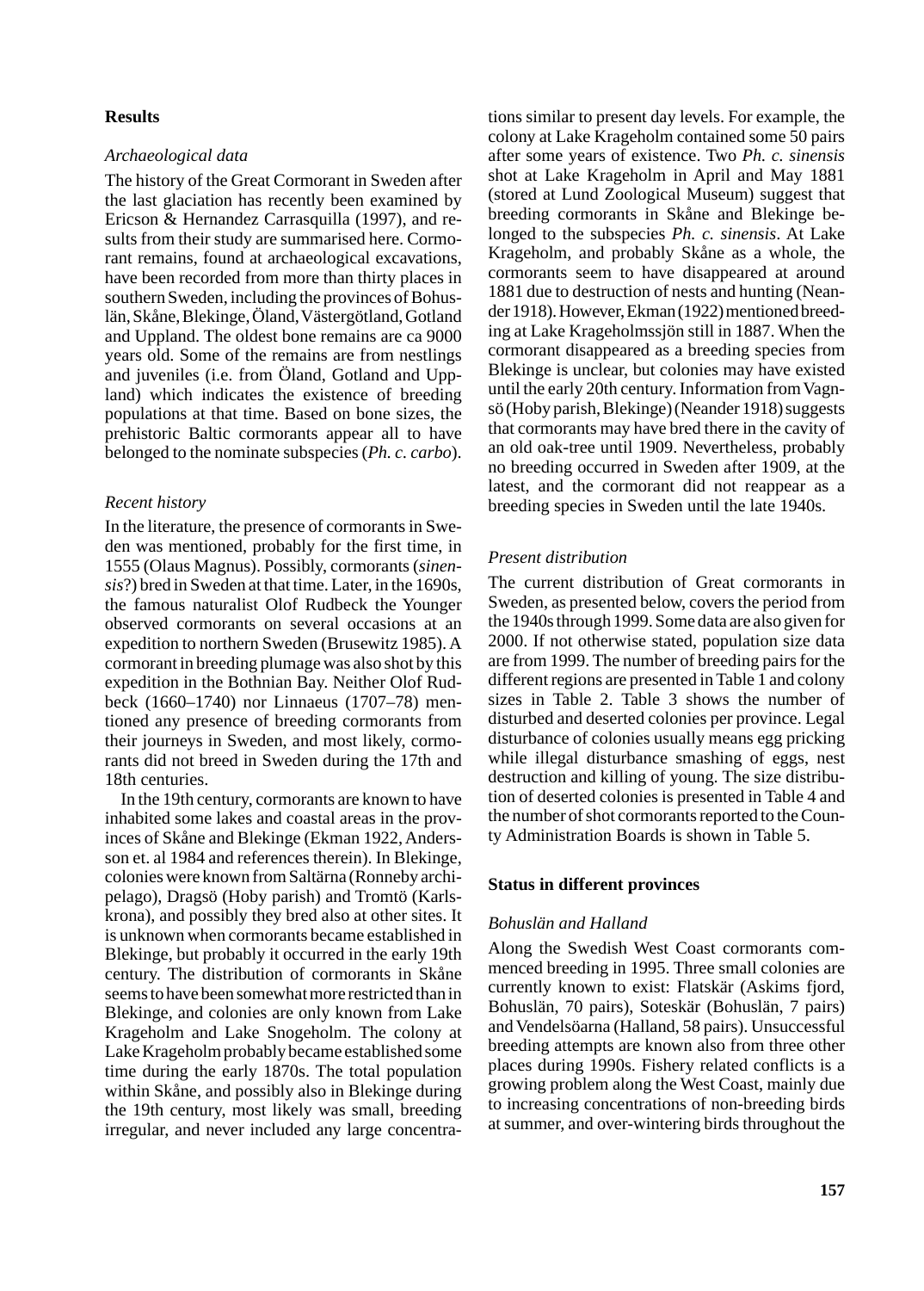Table 1. Number of breeding pairs (nests) of Great cormorants *Ph. carbo sinensis* per year and province, separated on lakes and coast, in Sweden 1948–1999. The far right column (%–99) shows proportion of pairs within each area. *Populationsutveckling, antal par (bon), för mellanskarv i Sverige 1948–1999. Kolumnen längst till höger visar andelen par per område.*

|                      | 1985             | 1986 | 1987           | 1988 | 1989 | 1990 | 1991 | 1992 | 1993  | 1994  | 1995           | 1996         | 1997     | 1998                     | 1999     | $% -99$ |
|----------------------|------------------|------|----------------|------|------|------|------|------|-------|-------|----------------|--------------|----------|--------------------------|----------|---------|
| Lakes sjöar          |                  |      |                |      |      |      |      |      |       |       |                |              |          |                          |          |         |
| Halland*             |                  |      |                |      |      |      |      |      |       | 6     | 1              |              | $\gamma$ | $\overline{\mathcal{L}}$ | $\Omega$ | 0,0     |
| Skåne**              |                  |      |                |      |      |      | 107  | 483  | 842   | 1098  | 1007           | 1009         | 1305     | 1186                     | 1312     | 5,1     |
| Småland***           |                  |      |                |      |      |      |      |      |       | 10    | 5              | 15           | 45       | 88                       | 98       | 0,4     |
| Östergötland****     |                  |      |                |      |      |      |      | 16   | 150   | 211   | 334            | 532          | 668      | 953                      | 1099     | 4,3     |
| Västergötland        |                  |      | 1              | 3    | 4    | 6    | 6    | 9    | 14    | 27    | 100            | 125          | 90       | 126                      | 206      | 0,8     |
| Lake Vättern         |                  |      |                |      |      |      |      |      |       | 10    | 12             | 38           | 53       | 180                      | 325      | 1,3     |
| Lake Vänern          |                  |      |                |      | 10   | 22   | 48   | 122  | 206   | 272   | 409            | 579          | 797      | 958                      | 1094     | 4,3     |
| Lake Hjälmaren       |                  |      |                |      |      |      |      |      |       |       |                | 23           | 118      | 163                      | 388      | 1,5     |
| Lake Mälaren         |                  |      |                |      |      |      |      |      |       | 4     | 32             | 60           | 79       | 185                      | 379      | 1,5     |
| Total inland (lakes) |                  |      | 1              | 3    | 14   | 28   | 161  | 630  | 1212  | 1638  | 1900           | 2382         | 3155     | 3839                     | 4901     | 19,2    |
| Charge on %          |                  |      |                | 200  | 367  | 100  | 475  | 291  | 92    | 35    | 16             | 25           | 32       | 22                       | 28       |         |
| <b>Coast kust</b>    |                  |      |                |      |      |      |      |      |       |       |                |              |          |                          |          |         |
| Bohuslän             |                  |      |                |      |      |      |      |      |       |       | 26             | 30           | ?        | 4                        | 77       | 0,3     |
| Halland              |                  |      |                |      |      |      |      |      |       |       |                | 3            | $\gamma$ | 40                       | 58       | 0,2     |
| Skåne                |                  |      |                |      |      |      | 3    | 143  | 680   | 1028  | 1234           | 682          | 479      | 663                      | 793      | 3,1     |
| Blekinge             | 1                |      | $\overline{7}$ | 69   | 183  | 350  | 543  | 700  | 650   | 1280  | 1761           | 1727         | 1233     | 1584                     | 1389     | 5,4     |
| Öland                |                  |      |                |      | 10   | 62   | 9    | 14   | 12    | 199   | 519            | 522          | 9        | $\overline{\mathcal{L}}$ | 12       | < 0.1   |
| Småland              | 1785             | 1861 | 2452           | 3098 | 3927 | 3878 | 4577 | 6654 | 6468  | 6841  | 5964           | 7443         | 5846     | 7027                     | 8403     | 32,9    |
| Östergötland         |                  |      |                | 280  | 446  | 950  | 1064 | 1128 | 1905  | 2746  | 2573           | 2165         | 1818     | 1621                     | 1852     | 7,2     |
| Gotland              |                  |      |                |      |      |      |      | 85   | 390   | 1005  | 1035           | 1221         | 1776     | 2587                     | 2943     | 11,5    |
| Södermanland         |                  |      |                |      | 50   | 174  | 263  | 125  | 425   | 664   | 362            | 1615         | 2175     | 2389                     | 3016     | 11,8    |
| Uppland              |                  |      |                |      |      |      |      |      | 30    | 100   | 290            | 332          | 573      | 1092                     | 1422     | 5,6     |
| Gästrikland          | Småland          |      |                |      |      |      |      |      |       |       |                |              |          | 70                       | 0        | 0,0     |
| Hälsingland          | 1948<br>probable | 1955 | 1960           | 1965 | 1970 | 1975 | 1980 |      | 17    | 32    | $\mathbf{0}$   | $\mathbf{0}$ | 12       | 5                        | $\Omega$ | 0,0     |
| Medelpad             | breeding         | 75   |                | 125  | 175  | 337  | 753  |      |       |       |                |              | 22       | 38                       | 87       | 0,3     |
| Angermanland         |                  |      |                |      |      |      |      |      |       | 3     | $\overline{c}$ | 137          | 300      | 451                      | 615      | 2,4     |
| Västerbotten         |                  |      |                |      |      |      |      |      |       |       |                |              |          |                          | 9        | < 0.1   |
| Total coast          | 1785             | 1861 | 2469           | 3447 | 4616 | 5414 | 6450 | 8849 | 10577 | 13898 | 13766          | 15877        | 14234    | 17571                    | 20676    | 80,8    |
| %<br>Change on       |                  | 4    | 33             | 40   | 34   | 17   | 19   | 37   | 20    | 31    | - 1            | 15           | $-10$    | 23                       | 18       |         |
| Total coast + lakes  | 1785             | 1861 | 2470           | 3450 | 4630 | 5442 | 6611 | 9479 | 11789 | 15536 | 15640          | 18226        | 17389    | 21367                    | 25577    | 100     |
| Total change in %    |                  | 4    | 33             | 40   | 34   | 18   | 21   | 43   | 24    | 32    |                | 17           | $-5$     | 23                       | 20       |         |

\*Ottersjön; \*\*Ellestadsjön, Vombsjön, Ringsjön, Rössjön och Ivösjön (+4 lakes with occasional breeding); \*\*\*Salen, Läen, Vidösten, Bolmen, Kösen, Möckeln och Virstadsjön;

winter, which are blamed for consuming large amounts of fish. The colonies of Flatskär and Vendelsöarna have been subjected to human persecution. (Data from: Tommy Järås, Jan Uddén, and Anders Hultfelt).

### *Skåne*

The cormorant re-established in Skåne in 1991. Colonies were founded both along the coast and in freshwater. In 1999, coastal colonies were situated at Eskilstorps holmar (543 pairs) and Gråen (250 pairs), both in Öresund Strait. Six freshwater colonies exist, of which the largest are located at Lake Ellestadsjön (708 pairs), Lake Ivösjön (410 pairs in 2000) and Lake Ringsjön (173 pairs). All major colonies (except for Ringsjön) appear to have stabilised in size. Conflicts with the commercial fishery are pronounced in several of the lakes. Still, human disturbance has been low at the majority of the breeding sites. (Data from: Gunnar Andersson, Patric Carlsson, Hans Cronert, Greger Flyckt, Pauli Kananen, and Nils Kjellén).

#### *Blekinge*

By far, the largest colony in Blekinge is located at Fröstensskärv (Ronneby) and contained 1613 pairs in 2000. The colony established in 1987 and its peak size was reached in 1995. The island of Fröstensskärv is leased from the private landowner by the Swedish Ornithological Society to secure undisturbed breeding conditions for the cormorants. Small colonies are found also at Eneskärvet, Karlshamn (17 pairs) and Annaskär, Torhamn (20 pairs). Illegal disturbance has occurred at several of the colonies in Blekinge. In an attempt to hinder settlement of new colonies at some islands, potential nesting trees and shrubs have been cut down and sheep allowed to graze. It seems as if these actions have been successful in terms of reducing or hinder breeding at these islands. For unknown reasons the eastern part of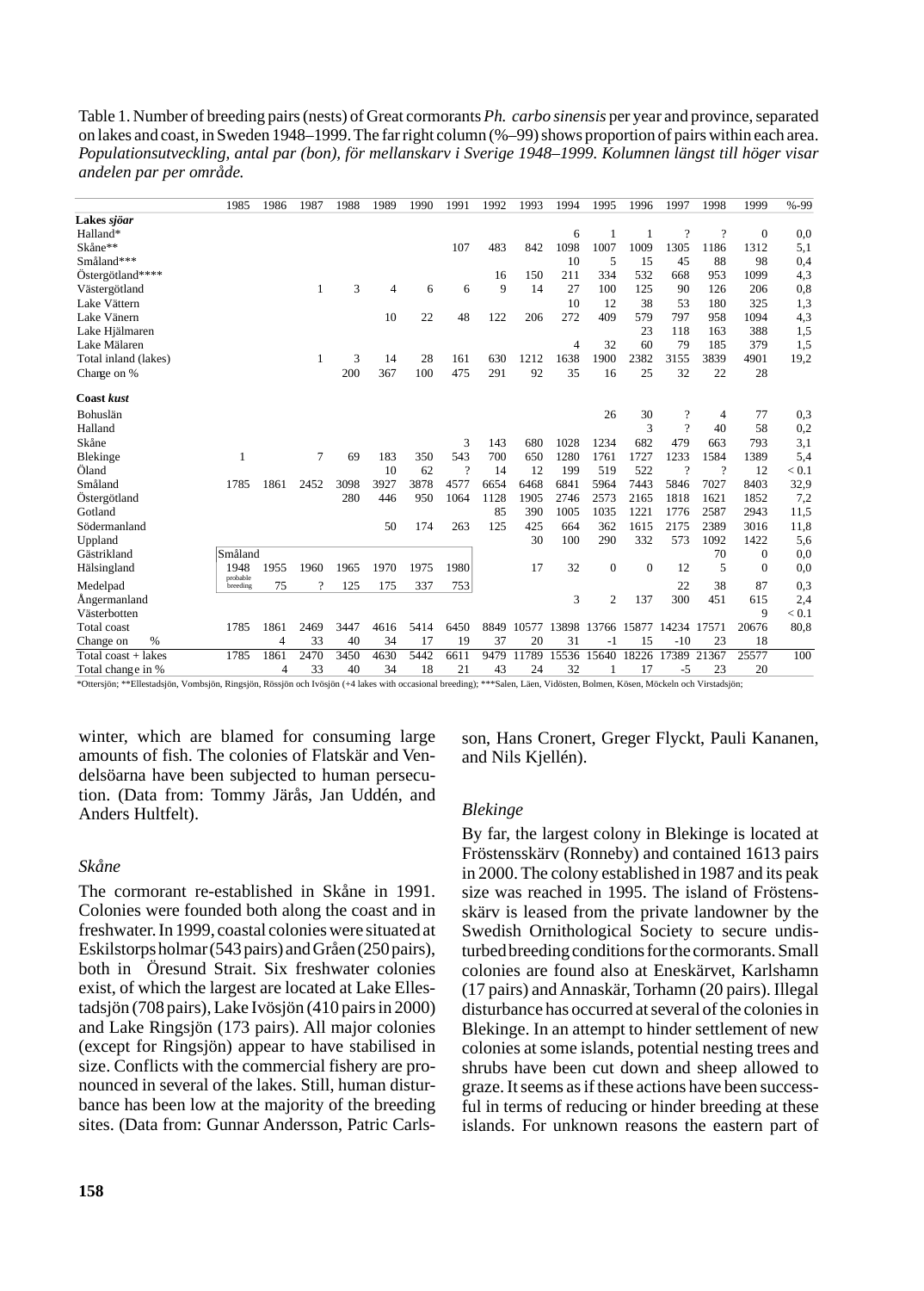Table 2. Number of commorant colonies, per colonysize category and province/lake in Sweden in 1999. *Antal skarvkolonier per kolonistorlekskategori i Sverige 1999.*

|                    | $1 - 10$       | $11 - 100$     | $101 -$<br>500 | $501 -$<br>1000 | >1001          | Total          |
|--------------------|----------------|----------------|----------------|-----------------|----------------|----------------|
| Lakes sjöar        |                |                |                |                 |                |                |
| Skåne              | 1              | $\overline{2}$ | 3              | $\mathbf{1}$    |                | 7              |
| Småland            | 3              | $\overline{c}$ |                |                 |                | 5              |
| Östergötland       | $\overline{c}$ | 5              | 5              |                 |                | 12             |
| Västergötland      | $\overline{c}$ | $\mathbf{1}$   | 1              |                 |                | $\overline{4}$ |
| Södermanland       | $\mathbf{1}$   |                |                | 1               |                |                |
| Lake Vättern       | $\mathbf{1}$   | 3              | 1              |                 |                | 5              |
| Lake Vänern        | $\overline{c}$ | 11             | 1              | 1               |                | 15             |
| Lake Hjälmaren     | $\overline{c}$ | 6              | 1              |                 |                | 9              |
| Lake Mälaren       | 6              | 8              | 1              |                 |                | 15             |
| Total              | 20             | 38             | 13             |                 |                | 73             |
| %                  | 27             | 52             | 18             | $\frac{2}{3}$   |                | 100            |
| <b>Coast kust</b>  |                |                |                |                 |                |                |
| <b>Bohuslän</b>    | 1              | $\mathbf{1}$   |                |                 |                | $\overline{2}$ |
| Halland            |                | $\mathbf{1}$   |                |                 | $\mathbf{1}$   |                |
| Skåne              |                |                | 1              | 1               |                | $\overline{2}$ |
| Blekinge           | $\frac{2}{2}$  |                |                |                 | $\mathbf{1}$   | 3              |
| Småland            |                | 3              | 3              | 3               | 3              | 14             |
| Öland              |                | $\overline{c}$ |                |                 | $\overline{c}$ |                |
| Östergötland       | $\overline{2}$ | 8              | 5              |                 |                | 15             |
| Gotland            |                |                |                | $\mathbf{1}$    | $\mathbf{1}$   | $\mathbf{2}$   |
| Södermanland       | 1              | 7              | 9              |                 |                | 17             |
| Uppland            | 1              | $\overline{4}$ | 5              |                 |                | 10             |
| Medelpad           | 1              | 1              |                |                 |                | $\overline{c}$ |
| Ångermanland       | $\overline{c}$ | $\mathbf{1}$   | $\overline{c}$ |                 |                | 5              |
| Västerbotten       | 1              |                |                | $\mathbf{1}$    |                |                |
| Total coast        | 11             | 30             | 25             | 5               | 5              | 76             |
| %                  | 14             | 39             | 33             | $\overline{7}$  | $\overline{7}$ | 100            |
| Total inland+coast | 31             | 68             | 38             | 7               | 5              | 149            |
| %                  | 21             | 46             | 26             | 5               | 3              | 100            |

A further 5 colonies probably exist of which breeding pairs are unkown (Gotland: 2, Öland: 1, Södermanland:1, L. Mälaren: 1).

Blekinge is only sparsely populated by cormorants, and the population appears to be well below carrying capacity. Overall, conflicts with the fishery appear to be small in the area. (Data from: Lars Carlsson and Lars Möllersten).

### *Småland*

The cormorant re-established as a breeding species at the island of Svartö in Southern Kalmarsund in the late 1940s, after having been absent for more than 40 years. The exact year of establishment is unknown but breeding is indicated from 1948 when a flock of cormorants was observed by Bengt Berg near a heronry at Svartö (Berglund 1956). From 1951, ca 30 pairs are known to have bred at Svartö (Berglund 1958).

Currently, in terms of number of breeding pairs, the coastal area of Småland is the most important breeding area for cormorants in Sweden. In 1999, three colonies exceeded 1900 pairs and the total number of pairs attempting to breed comprised 8400 (34% of the total Swedish population). In 1999, a total of 14 colonies were found on the coast and five in freshwater. The freshwater colonies are all very small and included altogether 98 pairs.

Human disturbance is common at many colonies in Småland and has conveyed rapid changes in size of some colonies. Moreover, disturbances have also contributed to the extinction of colonies, and the dispersal of individuals over the area. For example, during the last fifteen years, no less than 17 colonies have been subjected to human disturbance, of which 10 illegally. Ten colonies have vanished due to illegal persecution while 13 (mainly small) colonies are thought to have been deserted, seemingly without any clear human disturbance. The most well known colony destroyed illegally by humans is the colony at the island of Gåsö in northern Kalmar Sound. The whole colony, consisting of ca 3000 pairs, was exterminated during the peak breeding season in 1993 by some local people who cut down all the nesting-trees at the island. Despite extensive human disturbance, the population in Småland as a whole appears to have remained strong and the population size has been fairly constant since 1992. The apparent stability in population size may partly be explained by the fact that two colonies with large numbers of cormorants have developed at islands (Norra Sandholmen-Svartö-Törnholmen and Svartingskär) where colonies have been undisturbed. Currently, management actions such as egg pricking are allowed at all colonies except for the protected sites at Kungsholmen, Norra Sandholmen-Svartö-Törnholmen and Svartingskär. During the period 1994–2000, a mean of 2065 cormorants were reported shot every year. (Data from: Roger Alman, Kjell Johansson, Sven Johansson, Tommy Larsson, Bo Lewander, Lars Lindell, Krister Wahlström and Åke Widgren).

# *Öland*

The first documented breeding at Öland occurred in 1989. Until 1999, colonies are known from at least four sites. The largest colony developed at the small island of Marskär (Löt) and reached 510 pairs in 1996. However, at around 1996, the nesting trees at Marskär were cut down by the landowner, and since then only a few pairs have bred at the island. An accurate figure for the current population on Öland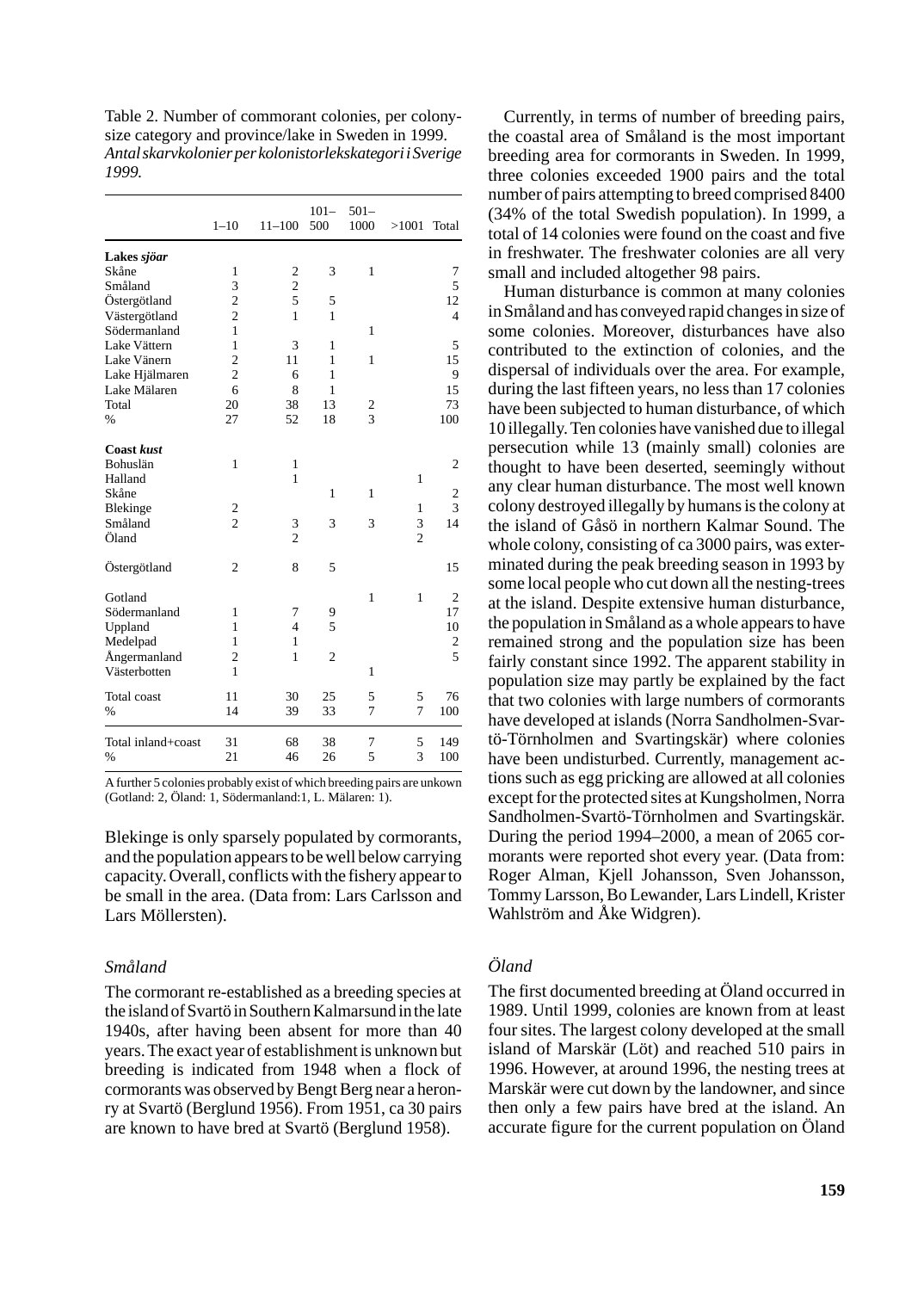Table 3. Great Cormorant colonies (includ. 13 solitary pairs) of Sweden 1985–1999. The table shows number of disturbed (legally/illegally) and deserted colonies per province/lake.

*Kolonier av mellanskarv i Sverige (inkl. 13 solitärhäckningar) åren 1985–1999. Tabellen visar antalet störda (legalt/illegalt) och övergivna kolonier (pga mänskl. störning/utan synbar mänsklig störning) för respektive landskap/sjö.*

| Province/lake      | Known colonies<br>1985-99      | Colonies in<br>1999 | Legally<br>disturbed | Illegally<br>disturbed | Deserted due<br>to human<br>disturbance | Deserted<br>seemingly without<br>any human dist. | <b>Datalacking</b>           |  |
|--------------------|--------------------------------|---------------------|----------------------|------------------------|-----------------------------------------|--------------------------------------------------|------------------------------|--|
| Landskap/sjö       | Kända<br>häckningar<br>1985-99 | Kolonier<br>1999    | Legalt<br>störda     | Illegalt<br>störda     | Övergivna pga<br>mänsklig<br>störning   | Spontant<br>övergivna                            | Närmare<br>uppgift<br>saknas |  |
| Lakes/sjöar        |                                |                     |                      |                        |                                         |                                                  |                              |  |
| Skåne              | 12                             | $\tau$              |                      | $\mathbf{2}$           |                                         | $\overline{4}$                                   | 1                            |  |
| Småland            | 8                              | 5                   |                      | 1                      |                                         | $\overline{c}$                                   | 1                            |  |
| Östergötland       | 14                             | 12                  | 1                    | $\overline{4}$         | $\overline{2}$                          |                                                  |                              |  |
| Västergötland      | 6                              | $\overline{4}$      |                      | 1                      |                                         | 1                                                | 1                            |  |
| Södermanland       | 1                              | $\mathbf{1}$        |                      |                        |                                         |                                                  |                              |  |
| Lake Vättern       | 5                              | 5                   |                      |                        |                                         |                                                  |                              |  |
| Lake Vänern        | 16                             | 15                  | 1                    | 1                      |                                         | 1                                                |                              |  |
| Lake Hjälmaren     | 11                             | 9                   | 3                    | $\overline{c}$         | 1                                       | $\mathbf{1}$                                     |                              |  |
| Lake Mälaren       | 19                             | 16                  | 1                    |                        | 1                                       |                                                  | $\overline{c}$               |  |
| Coast/kust         |                                |                     |                      |                        |                                         |                                                  |                              |  |
| Bohuslän           | 3                              | $\boldsymbol{2}$    |                      | 1                      |                                         | 1                                                |                              |  |
| Halland            | 3                              | 1                   |                      | 1                      |                                         | $\overline{2}$                                   |                              |  |
| Skåne              | 4                              | $\mathbf{2}$        |                      |                        |                                         | $\overline{c}$                                   |                              |  |
| Blekinge           | 5                              | 3                   | 1                    | 3                      | 1                                       | 1                                                |                              |  |
| Småland            | 34                             | 14                  | 7                    | 10                     | 9                                       | 11                                               |                              |  |
| Öland              | $\overline{4}$                 | 3                   | 1                    |                        |                                         | 1                                                |                              |  |
| Östergötland       | 23                             | 15                  | 5                    | 12                     | 8                                       |                                                  |                              |  |
| Gotland            | 6                              | $\overline{4}$      |                      |                        |                                         | $\mathbf{1}$                                     | 1                            |  |
| Södermanland       | 19                             | 18                  | $\mathbf{1}$         |                        | 1                                       |                                                  |                              |  |
| Uppland            | 11                             | 10                  |                      | 3                      |                                         | 1                                                |                              |  |
| Gästrikland        | 1                              | $\mathbf{0}$        |                      | 1                      | 1                                       |                                                  |                              |  |
| Hälsingland        | $\overline{4}$                 | $\boldsymbol{0}$    |                      |                        |                                         | $\overline{4}$                                   |                              |  |
| Medelpad           | $\overline{c}$                 | $\overline{c}$      |                      |                        |                                         |                                                  |                              |  |
| Ångermanland       | $\overline{7}$                 | 5                   |                      |                        |                                         | $\overline{c}$                                   |                              |  |
| Västerbotten       | $\mathbf{1}$                   | $\mathbf{1}$        |                      |                        |                                         |                                                  |                              |  |
| <b>Total lakes</b> | 92                             | 74                  | 6                    | 11                     | $\overline{4}$                          | 9                                                | 5                            |  |
| Total coast        | 127                            | 80                  | 15                   | 31                     | 20                                      | 26                                               | 1                            |  |
| Total lakes+coast  | 219                            | 154                 | 21                   | 42                     | 24                                      | 35                                               | 6                            |  |

is not available but amounts probably to no more than some ten pairs. The low population density at Öland is a bit surprising considering the large areas of shallow water suitable for feeding on the eastern side of the island. One explanation for the small number may be the lack of suitable breeding islands. (Data from: Lars Lindell).

# *Östergötland*

In Östergötland cormorants commenced breeding in 1988 at Hanskären (in the outer mouth of Bråviken). In the 1990s, colonies became established at a great number of places and the number of pairs attempting to breed increased rapidly. Along the coast, peak numbers were reached in 1994 (2746 pairs). With an almost exponential population increase of 49% per year for the period 1990–1994 the population then decreased (-7% per year) in the period 1995–1999. In 1999, the coastal population consisted of 1852 pairs distributed over 15 colonies. Freshwater colonies have continued to increase and reached 1099 pairs in 1999. Only one colony has exceeded 500 pairs (Lilla Järknö with 642 pairs in 2000), but within Lake Roxen, six colonies fairly close to each other contained 894 pairs in 1999 (521 pairs in 2000). The first freshwater colonies were founded in 1992 and presently colonies are known within four lakes: Lake Roxen, Lake Glan, Lake Sommen and Lake Tåkern. The colony at Lake Tåkern, 10 pairs in 1999, was first established in a quagmire but was abandoned at an early stage.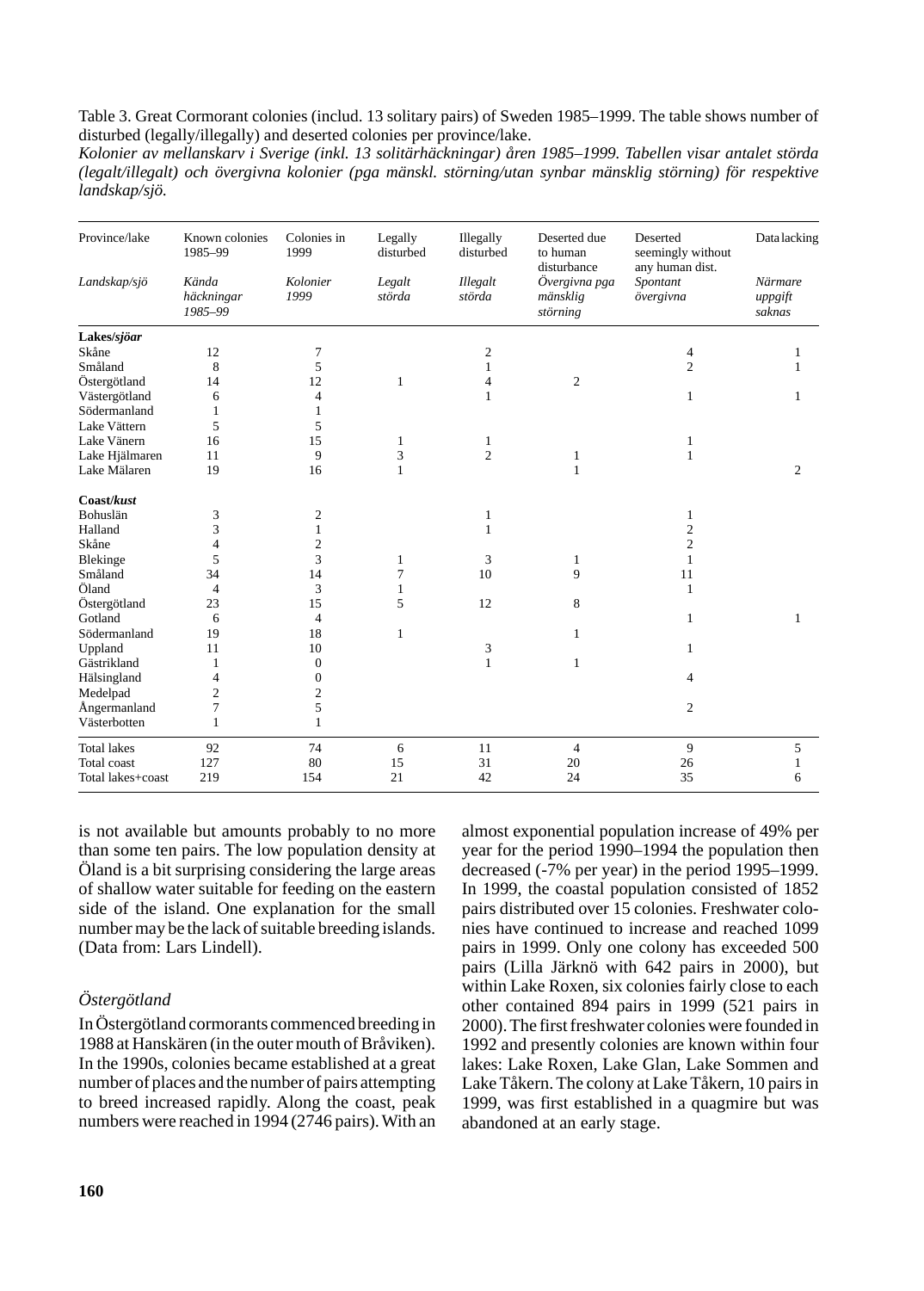Table 4. Size distribution of cormorant colonies in Sweden 1985–1999 that have been deserted either by human disturbance or spontaniously.

*Storleksfördelning hos skarvkolonier som övergivits spontant eller pga mänsklig störning 1985–1999.*

| No. of pairs With disturbance<br>Antal par Med störning |                             |      | Utan störning | Without disturbance |
|---------------------------------------------------------|-----------------------------|------|---------------|---------------------|
|                                                         | N                           | $\%$ | N             | $\frac{0}{0}$       |
| $1 - 9$                                                 |                             | 17   | 27            | 77                  |
| $10 - 99$                                               | 10                          | 43   | 5             | 14                  |
| 100-499                                                 |                             | 30   | 2             | 6                   |
| $500 -$                                                 | $\mathcal{D}_{\mathcal{A}}$ | 9    |               | 3                   |
| Total                                                   | 23                          | 100  | 25            |                     |

Conflicts with the fishery are pronounced, both in freshwater and along the coast. On the coast, more colonies have been subjected to human disturbance than elsewhere else in Sweden. For example, in 1994 (peak year) 55% of all breedings (1635 pairs) were destroyed, mainly by egg pricking, either legally or illegally. For the period 1994–1999, an average of 707 (24%) of all commenced breedings were destroyed. Reported shooting includes a mean of 254 (max. 551) cormorants shot per year (1992–1999). Recently, control measures have involved also freshwater colonies, and in 1999 and 2000, 2 000 eggs were pecked each year in Lake Roxen while shooting numbered 141 and 300 birds, respectively. In total, along the coast, illegal disturbances have occurred in at least 12 colonies resulting in the disap-

pearance of 8 colonies. Legal disturbances have involved five colonies. In terms of breeding pairs, the southern part of the coastal area most likely contains a population below carrying capacity due to systematic human disturbance. This disturbance may possibly have contributed to the strong increase observed in southern Södermanland in recent years, where disturbance has been low. (Data from: Göran Andersson, Göran Hector, Lars Hedenström, Lars Gezelius, Viking Olsson and Lars Svensson).

### *Västergötland*

The first colony founded inland (after the disappearance of the cormorant in the early 20th century) probably took place in Lake Ymsen in 1987. This colony contained ca 135 pairs in 2000. Currently, Lake Vänern is the stronghold for the species in Västergötland (see below). Recently, breeding attempts with small colonies are known also from Lake Hornborgarsjön (76 nests), Lake Fävren (possible breeding), Lake Torpasjön and Lake Åsunden. Probably no chicks were produced in any of these colonies in 1999. (Data from: Kjell Andersson, Nils Eriksson, Gerard Gautier, Henri Engström and Peter Fäldt).

### *Gotland*

In 1992, cormorants re-established at the island of Lilla Karlsö with nests placed among breeding guillemots on cliff shelves. A second colony with nests placed in trees was founded in1995 at Laus Holmar at southeastern Gotland. Small ground breeding col-

Table 5. Number of shot cormorants reported to County Administration Boards in Sweden 1992–2000. Hunting also occurred at Lake Glan but figures not available.

*Antal skjutna skarvar rapporterade till länsstyrelserna 1992–2000. Jakt förekom även vid Glan, men siffror ej tillgängliga.*

| Year | Coast<br>Bohuslän | Coast<br>Blekinge | Coast<br>Småland<br>Öland | Coast<br>Oster-<br>götland | Coast | L. Krage- Lake<br>Uppland holmssj.,<br>Ellestadsj. | Ivösjön      | Lake<br>Roxen  | Lake<br>Hjälm-<br>aren | Lake<br>Mälaren | Totalt |
|------|-------------------|-------------------|---------------------------|----------------------------|-------|----------------------------------------------------|--------------|----------------|------------------------|-----------------|--------|
| 1992 |                   |                   | $\overline{\cdot}$        | 132                        |       |                                                    |              |                |                        |                 | 132    |
| 1993 |                   |                   | $\overline{?}$            | 229                        |       |                                                    |              |                |                        |                 | 229    |
| 1994 |                   |                   | 788                       | 107                        |       |                                                    |              |                |                        |                 | 895    |
|      |                   | $95 - 99:$        |                           |                            |       |                                                    | $95 - 99:$   |                |                        |                 |        |
| 1995 |                   | $<$ 10/year       | 1740                      | 157                        |       |                                                    | $200$ (tot.) |                |                        |                 | 1897   |
| 1996 |                   |                   | 2915                      | 176                        |       | 132                                                |              | $\overline{c}$ |                        |                 | 3225   |
| 1997 |                   |                   | 2296                      | no permit                  |       |                                                    |              | few            |                        |                 | 2296   |
| 1998 | 153               |                   | 2739                      | 439                        |       |                                                    |              | few            |                        |                 | 3178   |
| 1999 | 100               |                   | 1548                      | 541                        | 111   |                                                    |              | 141            | 554                    |                 | 2895   |
| 2000 | 82                |                   | 2430                      | 478                        | 112   |                                                    |              | 300            | 511                    | 33              | 3864   |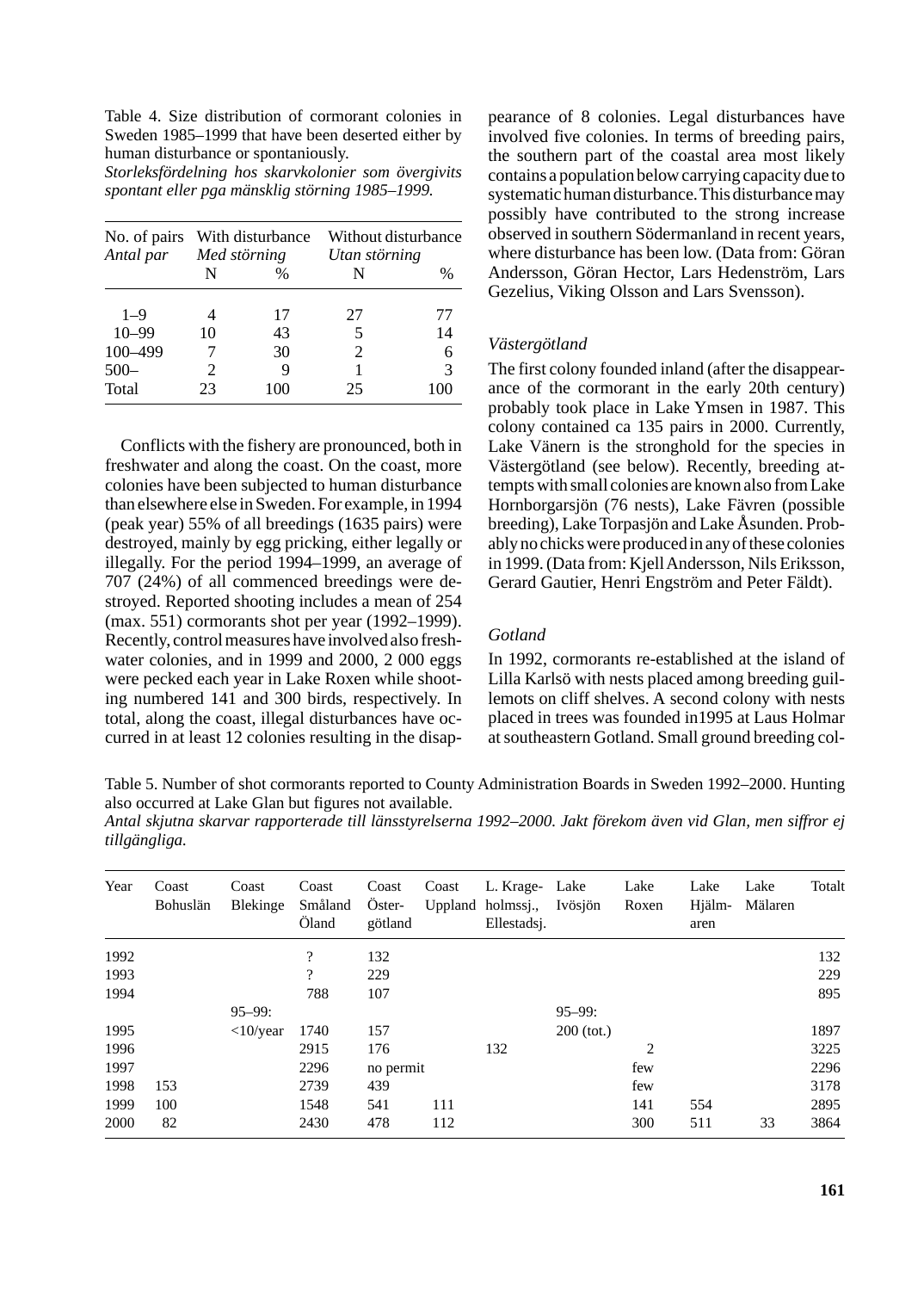onies also existed (1998) at Northern Gotland: Avagrunn (7 pairs) and Askugrunn (60 pairs). At the two main colonies, population increase has been strong in recent years although the colony at Lilla Karlsö now shows signs of levelling off. The Lilla Karlsö colony contained 2268 pairs in 2000 and that at Laus Holmar 1120 pairs in 2000. Both colonies are situated within protected bird areas. (Data from: Stellan Hedgren, Björn Hjernqvist and Kjell Larsson).

### *Södermanland*

In recent years coastal populations in Södermanland have increased considerably in size and during the period 1995–1999 the number of breeding pairs increased by 74% annually. The total number along the coast included 3016 pairs distributed over 18 colonies in 1999. Conflicts with the fishery appear to be low in the area. Disturbance (legal) is known only from one colony. Most colonies are of medium size and no colony exceeded 500 pairs in 1999. Inland colonies exist at Lake Mälaren (see below) and Lake Näsnaren, Katrineholm (15 pairs in 2000). (Data from: Åke Andersson, Henri Engström, Björn Lundberg, Agne Swenzén and Bengt Söderlund).

# *Uppland*

In the province of Uppland cormorants breed only at scattered localities. Cormorants established for the first time in the area in 1993 and the area is not saturated. Current colonies are concentrated in two main areas. In the south: Svartlögafjärden – Gälnan – Furusundsleden (five colonies) and in the north, Lövsta and Gävle Bays (three colonies). In between these two areas at least two small colonies exist east of Hargshamn (Galtfjärden) but parts of the area are not very well censused. The coastal colonies have increased with an average of 77% per year during the period 1995–1999. The three most northern colonies in Lövsta Bay and Gävle Bay were all subjected to severe human persecution in 1999, and production of young was probably close to zero at these colonies. In the northern area conflicts with the fishery is currently intense and fishermen blame both cormorants and seals to cause damage to the fishery. About 1400 pairs initiated breeding in Uppland in 1999. (Data from: Martin Amcoff, Henri Engström, Lars Gustavsson and Roland Staav).

# *Gästrikland*

One colony initiated breeding on the island of Klubb-

stenarna in 1998 (70 pairs) but failed to produce any young. This failure was most likely due to human persecution. No breeding attempts are known from the area in 1999. (Data from: Per Aspenberg).

# *Hälsingland*

Occasional breeding is known at four islets (Fisket, Storhällen, Korvgrund, Remmarharet) during the period 1993–1998. For unknown reasons, the cormorants have failed to establish permanent colonies within the area. The colonies were all very small and never reach more than a few pairs each. (Data from: Mats Axbrink).

# *Medelpad*

The first documented breeding occurred in 1993. Currently two colonies exist at Rödskäret (Tynderöd parish, 82 pairs) and Skallandsskäret (an islet near Rödskäret, 5 pairs). (Data from: Lars Olausson).

# *Ångermanland*

Breeding is known from at least seven sites during the period 1994–1999. The two largest colonies at Gnäggen (282 pairs) and Långskärsklubb (301 pairs) are found on rocky islets surrounded by fairly deep water. (Data from: Kurt Holmqvist).

# *Västerbotten*

One colony consisting of nine pairs established on a rocky islet (Römselögrundet) in 1999. No breeding occurred at this site in 2000. This colony probably was the most northern breeding site ever for *Ph. c. sinensis* in Sweden. (Data from: Urban Grenmyr). However, in 2000, a colony holding 31 pairs was established in Finland in the far north of the Bothnian Bay. Most likely these cormorants belong to the *sinensis* subspecies (Timo Asanti, Finnish Environmental Institute, pers. comm.).

# **Status in major lakes**

### *Lake Vänern*

Lake Vänern is the largest lake in Sweden (570,000 ha). In 1989, cormorants established for the first time at the small islet of Ruskskär near Lurön. Currently (2000), 17 fairly evenly distributed colonies containing 1140 pairs are found over the lake except in the north-eastern part (i.e. Dalbosjön). All colonies but one are small and consist of less than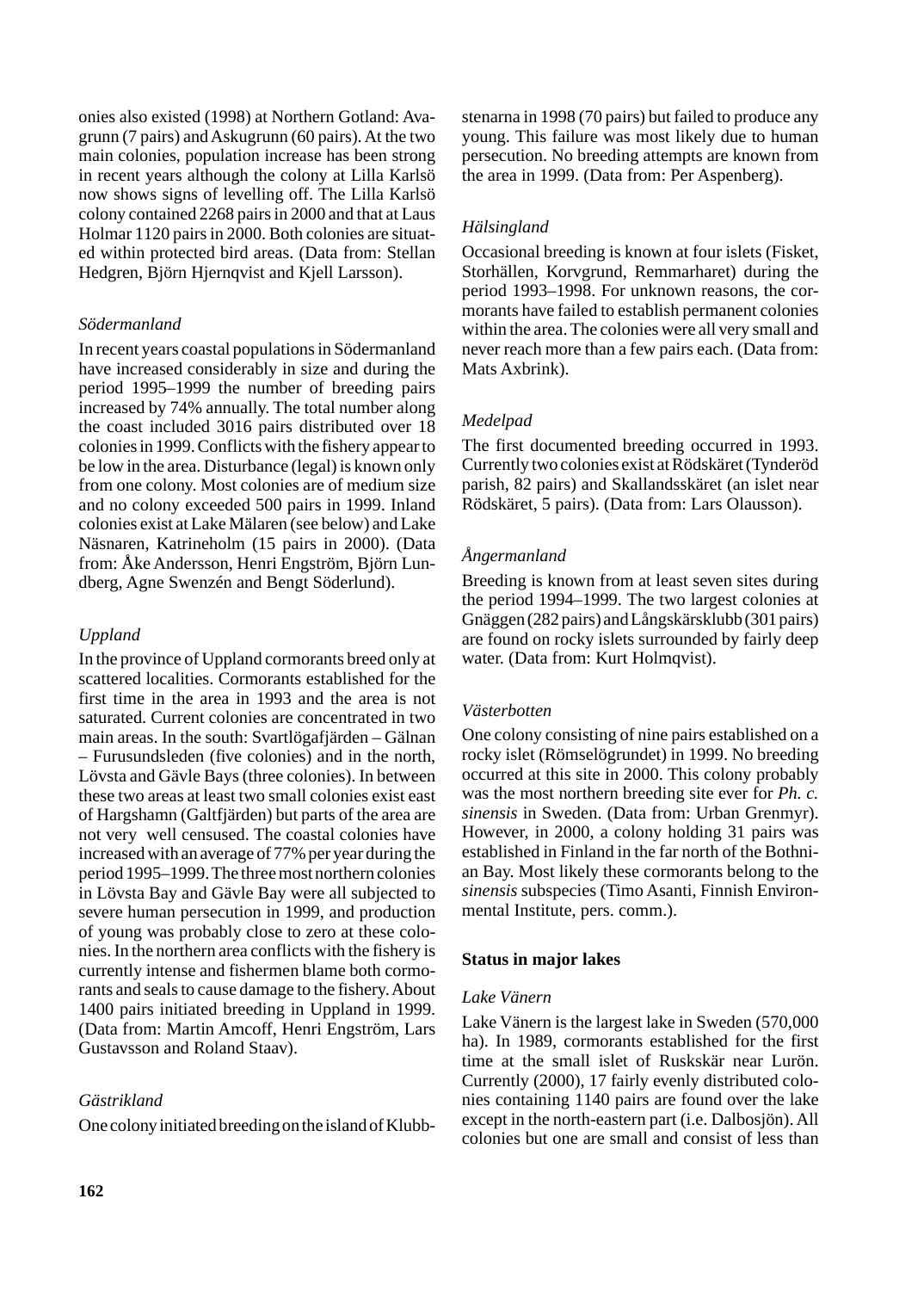150 pairs. The largest colony is situated on western Kållandsö (620 pairs) and is the largest genuine freshwater colony in Sweden. The population increase of Lake Vänern has declined from a yearly average of 99% in 1990–1994 to 33% in 1995–1999. Conflicts with the fishery are intense in many parts of the lake, particularly in the south-eastern part. Bite-marks on fish inflicted by the cormorants in fyke and gill nets are common problems. However, reports of human disturbance at colonies are few. In an attempt to locally reduce cormorant breeding output, and thus damage to the fishery, local authorities in collaboration with fishermen and ornithologists treated eggs with paraffin oil at the colony of Dagskär, Kinneviken, in 1999 (Landgren 2000). The effort, which also included a follow-up of other bird species and neighbouring cormorant colonies, will be evaluated first within a few years time. (Data from: Thomas Landgren).

### *Vättern*

Cormorants started breeding in Lake Vättern in 1994 at the rocky islet Jungfrun. The colony decreased from 25 pairs in 1999 to one pair in 2000. Currently, the largest colony is located at the island of Erkerna in the outer Motala Bay and nests are placed in mature forest. The colony held 220 pairs in 2000. In 1999, a total of five colonies were found in Lake Vättern of which three colonies were situated in the Motala Bay area and two colonies in the very northern part of the lake. Conflicts with the fishery appear to be low in the area and there are no reports of any human disturbance within any of the colonies. (Data from: Lars Gezelius and Ola Strand).

### *Hjälmaren*

Cormorants settled in Lake Hjälmaren in 1996. The population increase was rapid, and in 1999 the population consisted of 388 pairs distributed over nine colonies. All colonies except one (Pjukstenarna, 172 pairs, 2000) contained less than one hundred pairs. At the moment, conflicts with the fishery are intense and damage to fish in fishing gears is the largest problem. Five colonies have been subjected to human persecution of which two illegally. In autumn 1999, fishermen and hunters, with permission from local authorities, organised common hunting with the aim of reducing the overall number of cormorants. Hunters were spread out over large parts of the lake, including islets and popular roosts, and altogether 554 cormorants were shot. This large-

scale hunting procedure was repeated in 2000, this time involving more than 100 hunters at each time during three occasions. With the same hunting pressure 242, cormorants were shot on 21 August, 80 cormorants on 28 August and 61 on 1 September. In total 750 birds were allowed to be shot in 2000. The hunters noted that the cormorants behaved differently at the three hunting occasions, e.g. some cormorants were very shy whilst others were not, indicating birds of different origin. This hypothesis of different origin was confirmed also by ringing recoveries. (Data from: Ola Strand, Bo Andersson).

### *Mälaren*

Cormorants commenced breeding in Lake Mälaren in 1994 and the population reached 379 pairs in 1999. The colonies show many similarities with those of Lake Hjälmaren. For example, cormorants nest only in trees and the colonies are distributed over many (16) and small colonies. The largest colony is situated at the island of Grönsö and contained 110 pairs in 1999. Human disturbance has not been documented in any of the colonies. However, the nesting-trees were cut down on the small island of Bogstenen (Galten) where three pairs bred in 1998. The cormorants did not return to the site in 1999. Legally organised hunting (cf. Lake Hjälmaren) was carried out in late August to early October 2000 at six occasions, and a total of 33 birds were shot (300 birds were allowed to be shot) (data from: Gillis Aronsson, Thomas Pettersson, Roland Staav and Pekka Westin).

### **Discussion**

### *Historic populations*

Archaeological data indicate that the Great Cormorant has a long history in Sweden and inhabited the Baltic region since the last ice-age. Although the precise geographical distribution and the numerical abundance of these cormorants cannot be determined, it is highly probable that the populations seen today are larger and cover a wider area than at any time before. When the former breeding subspecies *Ph. c. carbo* became extinct and replaced by present day *Ph. c. sinensis* is unknown, but the youngest remains of *Ph. c. carbo* found at archaeological excavations are from ca 800 – 975 AD (nestlings) and for adults ca 1300±50 AD (Ericson & Hernandez Carrasquilla 1997). It seems therefore to me that breeding populations of *carbo* must have become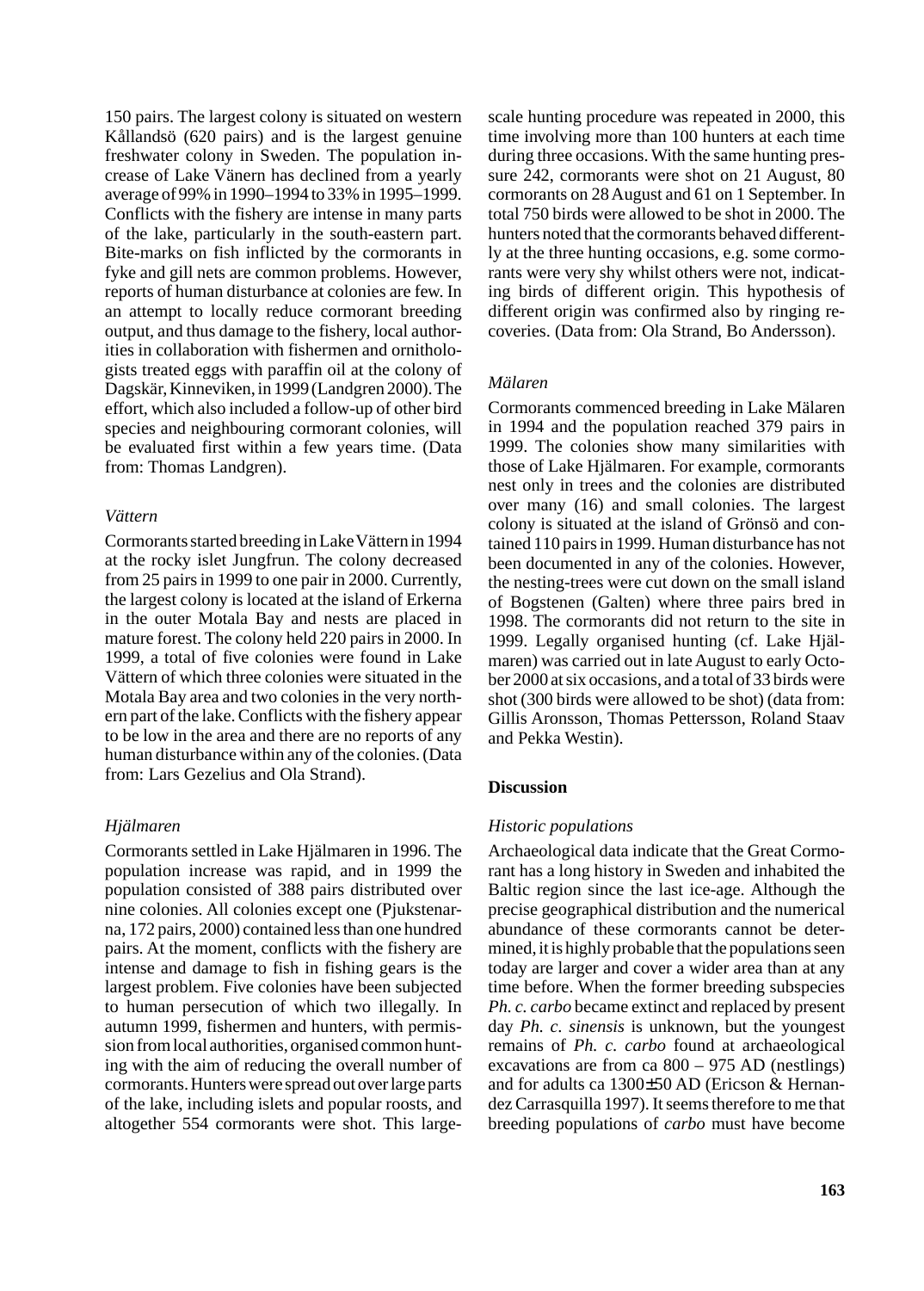extinct at the earliest around 1000 AD, and no later than ca late 1600 AD. The cormorants observed (and also shot) by Rudbeck in the late 17th century most likely were *Ph. c. carbo*, coming from the coast of Barents Sea or the White Sea where this subspecies breeds. The occurrence of breeding *Ph. c. sinensis*, for the first time in the early 19th century, indicates a minimum time period of at least 100–200 years when most likely no cormorants bred in Sweden.

In the early 19th century *Ph. carbo sinensis* became established probably for the first time in Sweden. Cormorants established also in Denmark around this time (Jespersen 1949 in Berglund 1958). In the 19th century the population of *Ph. c. sinensis* of southeastern Sweden appears to have been small. Did the low population size depend on natural limitations or was the population kept low by hunting and/or human persecution? That question cannot safely be answered, but according to e.g. Nilsson (1858) and Neander (1918) (some) people hosted a very negative attitude towards the birds, and actions against the cormorants appear to have been frequent and organised. For example, the colony at Lake Krageholm disappeared in the early 1880s due to human persecution (Neander 1918). Probably, the population was prevented from expanding due to repeated hunting and human persecution. At a European level, most of the few existing colonies during the 19th and early 20th century in the Netherlands and Denmark were subjected to human persecution (Zijlstra & van Eerden 1989; Gregersen 1989). Although the existing information being fragmentary, human persecution presumably was an important factor in determining cormorant number and distribution, and probably also was the main factor responsible for the disappearance of the cormorant as a breeding species in Sweden sometime in the late 19th or early 20th century.

### *Recent population development*

The recent history of the cormorant in Sweden begins at Svartö in southern Kalmar Sound where cormorants became established in the late 1940s (Berglund 1956, 1958). How the colony was founded has been debated, and it has been proposed that the colony resulted from an introduction of cormorant eggs taken from Denmark and placed in heron nests at Svartö. However, since no evidence seems to exist for this theory, other than oral reports, it is more realistic to think that the cormorants established spontaneously at Svartö. The latter explanation is supported by a correspondence in time with the founding of Svartö (and Danish cormorant colonies) and large numbers of cormorants driven away from a colony at Rügen in Germany during the 1940s (Jonsson 1977).

The cormorant colony of Svartö remained small for a long time. The slow increase of the colony may partly be explained by hunting, and every year about a third of the cormorants at the colony were shot (Edling Olsson pers. comm.). The hunting came to an end in 1965, when the manor got a new tenant who was less hostile towards the cormorants (Edling Olsson pers. comm.). Interestingly, also after hunting at Svartö had ceased, the rate of population increase continued to be low for more than a decade, and obviously other factors than hunting must have been responsible for the slow increase of the colony. Also the colony at Gåsö in Northern Kalmar Sound, establish in the early 1960s, remained small for more than two decades before it went through a rapid population development. Until 1986, Svartö and Gåsö were the only cormorant colonies in Sweden. A dramatic change in the population development occurred at around the mid 1980s when the population suddenly increased dramatically in size. For example, between 1986 and 1987, the population rose by 33% and new colonies were founded in Blekinge, Västergötland, the year after also in Östergötland, and at several sites in Småland (Tables 1 and 2). The population increase continued to be high until 1994 (mean annual increase 31%), but then the population in the core areas started to fluctuate about an even level. The observed increase in the total population size occurring after 1994 can to a large extent be ascribed to an increase in several of the inland lakes, at two sites at southern Gotland and the establishment of colonies along the coast from Södermanland and northwards. During the period of exponential increase (i.e. 1986 to 1994) the number of pairs increased from 1861 to 15,536 pairs (Table 1). During the same time period, the number of colonies increased from two to forty-six. Little is known about the mechanisms behind colony formation. However, in general, it is obvious that new colonies formed long before "core" colonies were saturated, and sometimes at a long distance from the colony of origin. At about 1994, cormorants had reached most of its present range.

### *Present population*

The current (1999) number of great cormorants breeding in Sweden comprises 25,200–26,000 pairs distributed over ca 154 colonies. This means that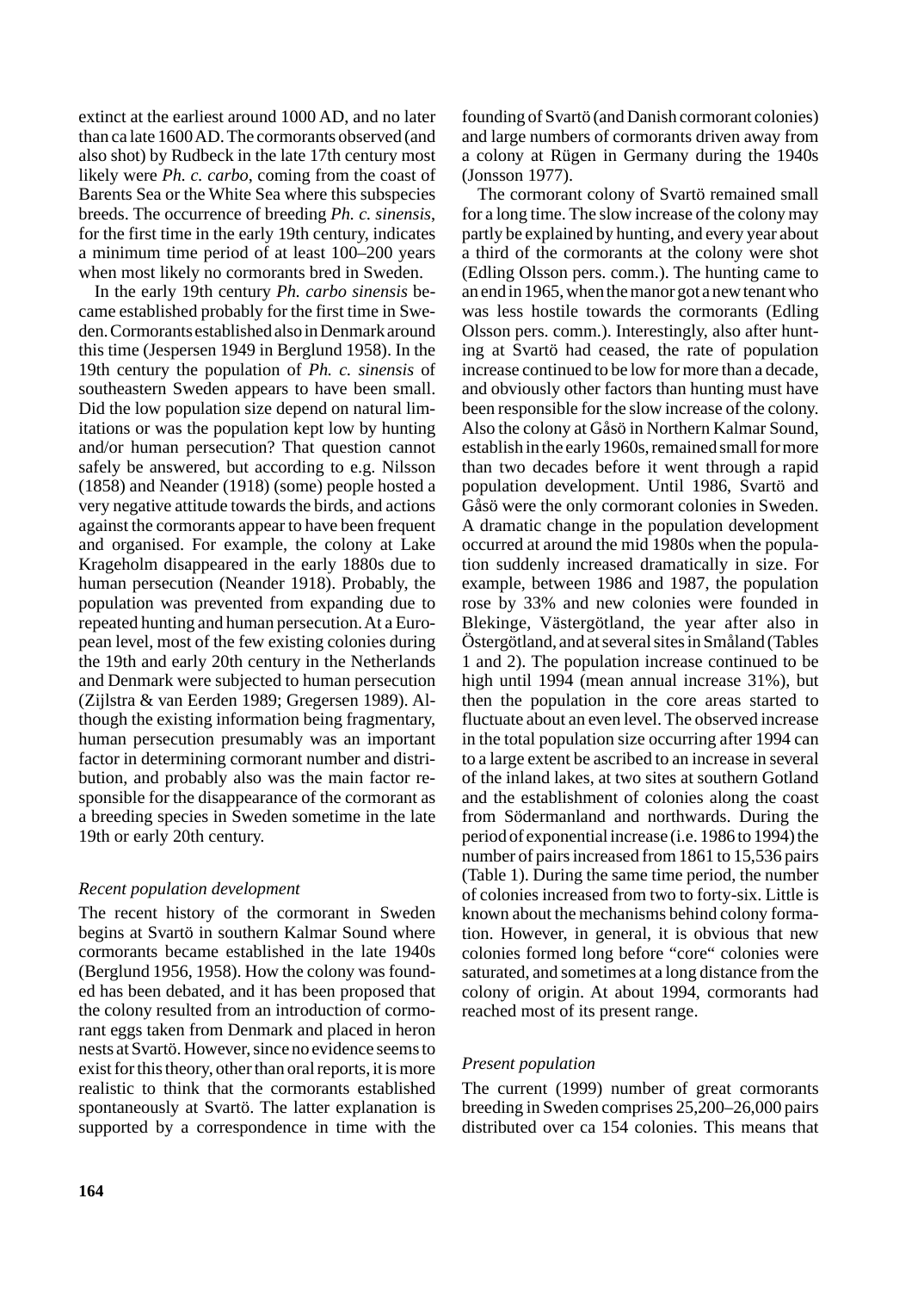Sweden currently holds about 25% of the total northwestern European population of *Ph. c. sinensis*. Except for Sweden, the main countries of northwestern Europe holding large cormorant populations include Denmark (42,000 pairs), the Netherlands (20,000 pairs) and Germany (15,000 pairs) (in 2000). Countries holding smaller, but increasing populations, include Poland (ca 14,000 pairs), the Baltic States (ca 7,400 pairs) and Finland (336 pairs) (in 2000). During the 1990s the population size within the core areas of the Netherlands, Denmark, Germany and southern Sweden seem to have reached an upper limit, and now fluctuate in numbers.

The present distribution of the breeding population of the Great Cormorant in Sweden is more or less contiguous along the whole south Swedish Baltic Sea coast from Blekinge in the south to northern Södermanland in the north. From Uppland and northwards there are large gaps in the distribution and most colonies are small. The reason for the low abundance along the Bothnian Gulf coast (<3% of the total Swedish population) may be linked to unfavourable foraging conditions and climate. In the early 1990s, cormorants attempted breeding on at least fifteen sites along the Bothnian Gulf, but only two colonies grew to considerable size (ca 300 pairs each), whereas seven colonies disappeared after only some years of presence.

For unknown reason the Swedish west Coast has not been inhabited by other than some few and small colonies. This is a bit surprising since large number of cormorants use the area for feeding during the winter (Bengtsson 1999). The absence is probably not related to marine salinity because *Ph. c.sinensis* obviously breed successfully in the marine environment in Denmark.

Cormorants settled inland, probably for the first time in 1987. During the 1990s growth and dispersal of inland populations have been rapid. For example, in 1995, 12% of the total population bred in lakes versus 19% in 1999. The cormorants seem to prefer the larger lakes, and currently, 45% of the inland colonies are located in the four large lakes of Sweden: Vättern, Vänern, Hjälmaren and Mälaren. Other important breeding areas include lakes at Skåne (27%) and Östergötland (22%). No inland colony is known to exist north of latitude 60°N, probably partly because of the long period of ice-cover which makes it difficult for the birds to accomplish the long breeding cycle. Colony size differs much between areas. The largerst colonies (1 500–3 000 pairs) are found in Blekinge (1), Kalmar Sound (3) and on Gotland (1). The largest colony in Europe, located at

Katy Rybackie Gulf of Gdansk, contained ca 8000 pairs in 2000. The main factor determining colony sizes is probably related to the productivity and amount of food available to the cormorants near the colonies (van Eerden & Gregersen 1995). Human disturbance may also affect colony size.

The total number of Great Cormorant colonies known to have existed during the last fifteen years amounts to 215. At least thirty-five of these colonies are thought to have been deserted seemingly without any clear human disturbance. Most (77%) of the colony sites that have been abandoned spontaneously had less than ten breeding pairs (Table 4), and usually cormorants bred at the site only for a few years, at most five years.

#### *Factors behind the population development*

Several factors are though to have contributed to the recovery and strong increase of *Ph. c. sinensis* during the last decades. For example, recent studies indicate an exceptional high survival of immature and adult birds during the period of strong increase (i.e. 1970–1990), and in Denmark it was shown that first year survival was much higher (0.42–0.75) than for the fairly stable population of *Ph. c. carbo* breeding along the Norwegian coast (0.19–0.38) (Frederiksen & Bregnballe 2000).

The success of the Great Cormorant in Europe shows many similarities with the closely related and equally successful Double-crested Cormorant *Phalacrocorax auritus* of North America (Hatch 1995). Protection is thought to have played a central role, and the European population of *sinensis* began to increase after the species had been protected in the Netherlands in 1965. In Denmark the cormorant was given partial protection in 1971 and full protection in 1977. In 1980, the Great Cormorant was given full protection in all the member states of the European Union according to the EU Birds Directive. In Sweden, before the EU association in 1995, there was an open hunting season from 21 August to 28 February. This hunting, however, probably had little effect on the population since a majority of the cormorants had left Sweden for their winter quarters at that time.

During the last century many aquatic systems have been strongly influenced by human activities, such as nutrient leakage from agriculture, emission of acidic substances from industry and traffic, fish farming, canalisation to avoid floods, and dams to produce electricity etc, and hence contributed to e.g. eutrophication, pollution and acidification. However, some of these influences have undoubtedly been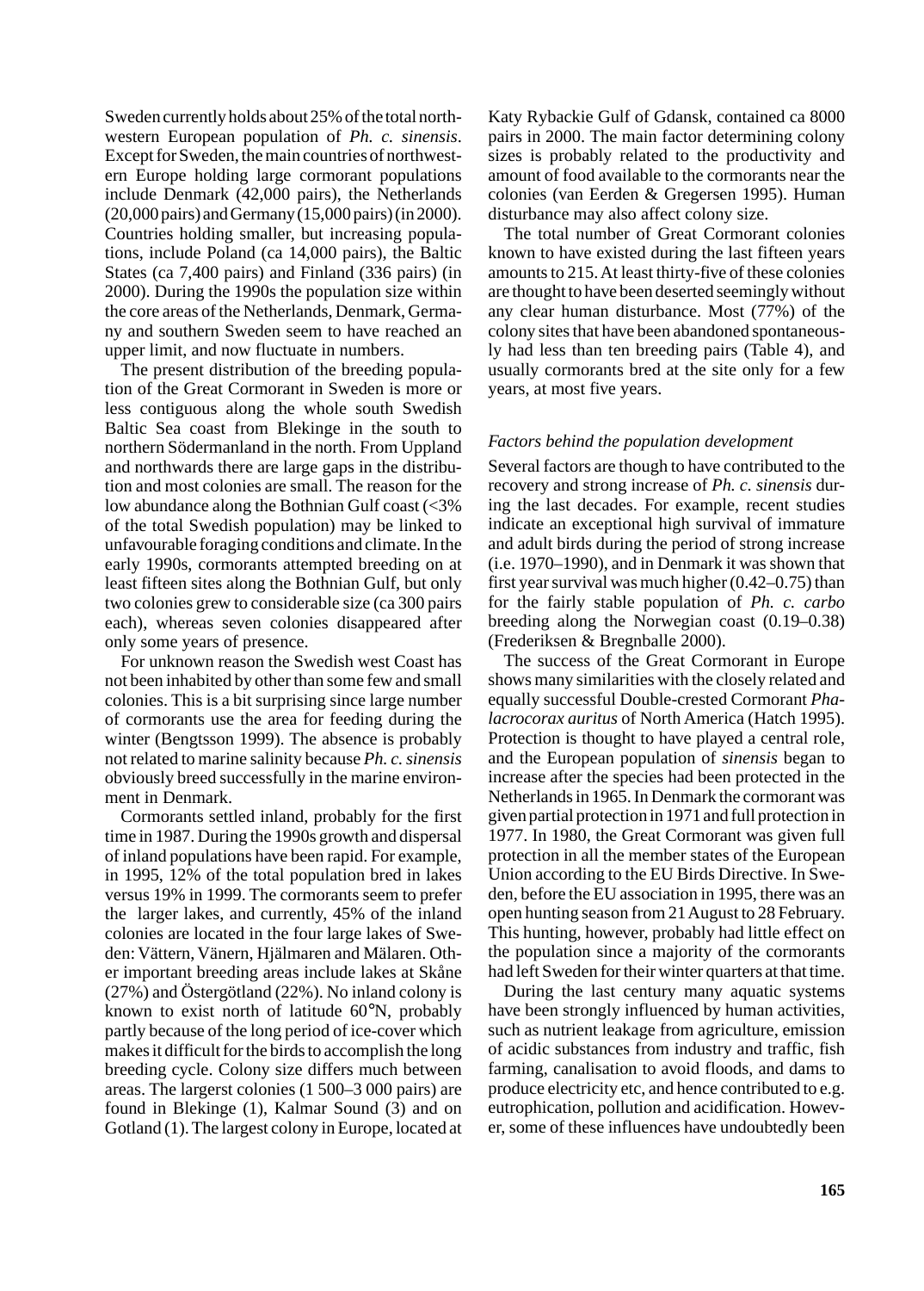favourable to the cormorants. For example, eutrophication may have lead to changes in composition of fish communities and increased productivity (Persson et. al 1991). High productivity means more fish available to the cormorants and compositional changes means a trend towards larger populations of e.g. perch *Perca fluviatilis*, ruff *Gymnocephalus cernua*, roach *Rutilus rutilus*, bream *Abramis brama* and other cyprinids which are easy to exploit for the cormorants (De Nie 1995, van Eerden & Voslamber 1995). Cormorants do well also because of fish farming, which has increased considerably in Europe and North America (Glahn et. al 2000) in recent decades. In Europe, carp is the principal species, and fishponds are frequently utilised by foraging cormorants which may sometimes cause substantial economic losses to the fishermen (Osieck 1991). Fish at fishponds appear to be particularly vulnerable to cormorant predation during the winter, and cormorants breeding in Sweden presumably benefit by good foraging conditions at fishponds in connection with their migration through Europe. In recent years, increasing concentrations of cormorants have been observed over-wintering in South Swedish waters (Bengtsson 1999). This may be due to saturation in traditional over-wintering areas (Suter 1995a), but possibly also related to improved foraging conditions, and less severe winter climate in northern areas.

### *The effect of hunting and human disturbance*

Probably few other birds in Sweden have in recent years been subjected to more intense persecution than the cormorant. Illegal actions have been frequent and involved destruction of eggs, killing of young and deliberate disturbance at potential breeding sites. For example, during the period 1985– 1999, a total of at least 42 colonies (19%) were subjected to occasional or repeated illegal actions (Table 3). Of these colonies, 23 are thought to have vanished due to persecution. In 19 cases illegal actions have involved birds breeding within protected areas. Moreover, the actual amount of illegal actions probably is higher than shown here, since less severe actions probably only rarely are observed. Legal measures to control cormorants have involved shooting of birds at or near standing fishing gears and egg pricking at colonies. Up to now egg pricking is known to be carried out in at least 19 colonies, and reported shooting involved between 895 and 3864 birds per year (1994–2000) (Table 5).

For many years, management actions against cormorants have been most intense in the provinces of Småland and Östergötland. However, with expanding cormorant populations legal and illegal actions have increased, and permits to shoot cormorants in order to protect fishing gears and fish therein, and/or egg pricking are currently issued by 11 of 16 local authorities where cormorants breed. No simple relationship exists between the amount of damage caused by cormorants to the fishery and the measures taken against cormorants (see also Engström 1998).

### *Modelling the effect of hunting on population size*

How would cormorant populations have developed if no hunting or other actions against the cormorants had taken place? Probably the best information currently available comes from population models. These models aim at studying the interaction between hunting and density-dependence in regulating population sizes. Frederiksen et al. (2001) studied the effect of hunting on the whole North-west European cormorant population and modelled different scenarios with varying assumptions about the strength of density dependence in adult survival and proportions breeding. The most well-supported scenario indicates that the effect of hunting at the present level (17,000 cormorants reported shot in 1998/1999) was small (<10% reduction in population size when at equilibrium). In this model the total European population consisted of 500,000 individuals (100,000 pairs). However, when shooting was increased to 65,000 birds per year a critical level was reached and the population started to decrease in size. Converted to the Swedish situation, an estimated 127,000 individuals (25,600 pairs times a correction factor of 4.7–5.2 equals 120,000–133,000 individuals), the critical level  $(13%)$  appears at  $16,000 - 17,000$  birds shot per year. In their model Frederiksen et al. (2001) used values from a stable population, while the actual number needed to be shot to stabilise or to decrease bird numbers in an expanding population (such as in Sweden) would probably be even higher. Data from Sweden indicate that hunting in no year probably have exceeded 4000 shot cormorants (Table 5). Hence, it seems as if the local reductions carried out, in terms of number of shot birds, so far can have had only a marginal effect when the whole Swedish population is taken into account.

#### *Effects on a regional level*

What do we know about the effects of hunting and egg pricking on populations on a regional scale? It is obvious that the colonies subjected to human inter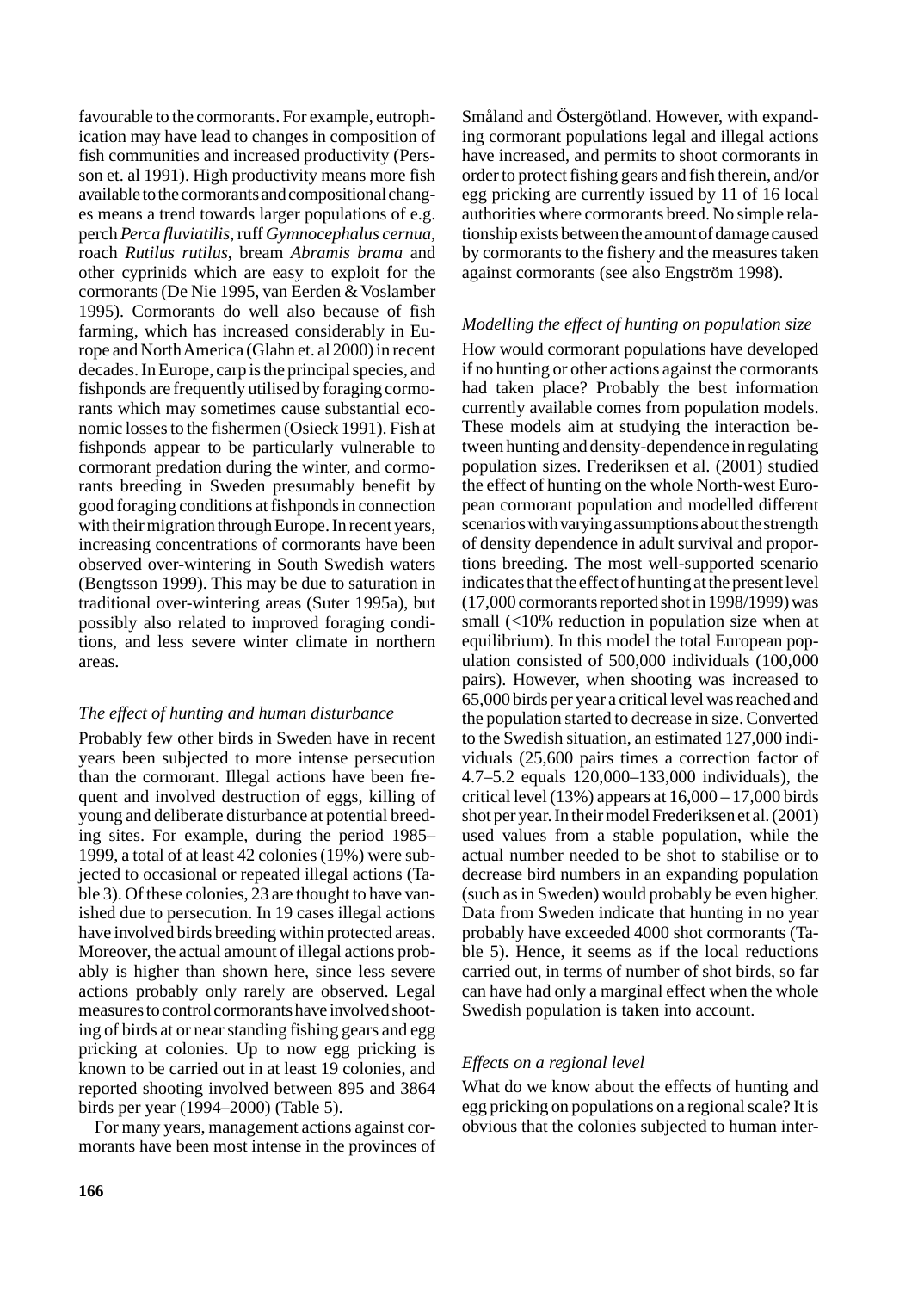ference in many cases are severely affected. For example, of five known sites where cormorants nested in trees and the trees were felled, the cormorants did not return, or returned only with some few pairs in the following year(s). However, when cormorants nest on ground and eggs are picked, the cormorants seem to be more reluctant to leave their sites (at least so for old colonies) and cormorants sometimes continue to use the sites for several more years. However, when colonies are subjected to repeated disturbance, year after year, numbers are usually much reduced and sites finally abandoned (e.g. the islands of Bockskär and L. Gjusbådan in Östergötland).

What happens to birds that are forced to leave a former breeding site, for example when nesting trees have been cut? In the case of the colony at Gåsö (exterminated when holding ca 3000 pairs), most birds seem to have switched to other neighbouring colonies. This is supported by the fact that the total number of breeding pairs within a radius of 20 km from Gåsö changed only marginally when counts are compared for the years before and following the destruction. In 1992, 2971 pairs bred at four colonies, in 1993 (the year of destruction), 2855 pairs at seven colonies, and in 1994, 2776 pairs at six colonies.

In recent years, large ground-breeding colonies on the islets of Millgrunden, Mannegrund and Södreskär in Northern Kalmar Sound have repeatedly been destroyed (legally) through egg pricking. In 1999, a colony at the nearby island of Pata Eneskär increased considerably in size from 185 pairs in 1998 to about 2100 pairs in 1999. The most probable cause behind this sudden and strong increase is movements of birds from the disturbed colonies. The above example, and experiences also from other colonies, indicate that disturbance or measures to control cormorants locally by egg pricking in general only have had small effects on population size within regions. In some cases, disturbance may even have contributed to accelerated dispersal of colonies (e.g. the colony Gåsö). In the light of present actions, it seems as if the cormorants, when disturbed, most likely will move to another site, as long as there are some protected and/or undisturbed sites available to them. Only when such safe sites are limiting to the birds (or when cormorants are regulated by other means, e.g. by food availability) the number of birds within a region could be expected to level off or decline. At present, cormorants in Sweden appear, in general, not to be limited by the amount of suitable sites for breeding, and when disturbed cormorants can, more or less freely, move to other sites.

Thus hunting and egg pricking seem to have had only small effects on population size. Moreover, when areas with low disturbance (e.g. the coastal areas of Skåne and Blekinge) are compared with areas with extensive disturbance (e.g. the coastal areas of Småland and Östergötland), populations stabilised at about the same time (1995–1996, Table 1), and most likely other factors than hunting and disturbance are responsible for the stabilisation in population numbers.

### *Conclusion*

The spectacular population development of the Great Cormorant in Sweden during the last fifteen years has now partly come to a halt. However, in Lake Mälaren, Lake Hjälmaren and some coastal areas including the provinces of Södermanland and Uppland, cormorant numbers continue to increase at a high rate. The population, which currently covers most of South Sweden (except for a sparse occurrence on the west Coast), and some scattered colonies along the coast of the Bothnian Gulf, is vigorous and no obvious threat appears to exist at the moment. The actions currently carried out to limit population sizes are small in relation to amount of actions needed, according to a population model, to decrease cormorant numbers. Since problems related to cormorants generally are largest during the summer (i.e. damage to fish in fishing gears), I consider present actions to reduce cormorant numbers to be of limited value. This is because cormorants are very mobile at this time of the year and birds that cause damage to fishery only partly comes from local populations.

Finally, it is important to continue to follow the population development in the different regions, to study the effects of control measures (both legal and illegal) on population sizes, and to develop nonlethal methods to reduce cormorant induced damage to fishery.

### **Acknowledgement**

I owe special thanks to all persons who supplied me with cormorant data. Arne Lundberg and Lars Lindell improved this article by their comments. Economic support for this study was granted from The National Board of Fisheries (Institute of Freshwater Research, Drottningholm), World Wide Found for Nature, Swedish Environmental Protection Agency, and Stiftelsen Lars Hiertas Minne.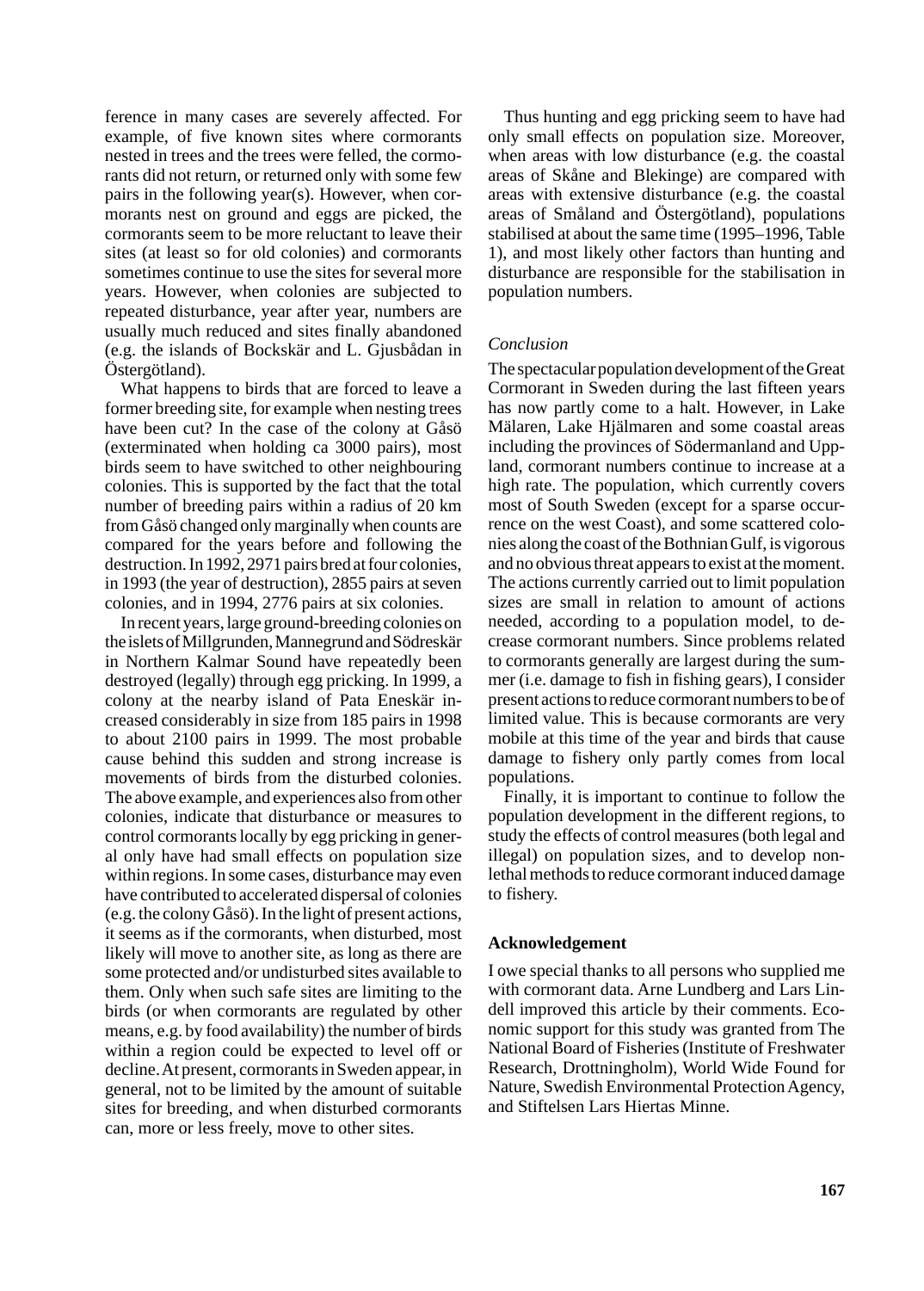#### **References**

- Andersson, G., Karlsson, & J., Kjellén, N. 1984. Storskarven *Phalacrocorax carbo* i Skåne. Tidigare förekomst och nutida uppträdande. *Anser* 23:109–124.
- Anonymous 1977. *Action plan for the Great Cormorant in the African-Eurasian region*. Bonn Convention document, prepared by the Netherlands and Denmark.
- Bengtsson, K. 1999. Increasing numbers of wintering Cormorants of the race *Phalacrocorax carbo sinensis*in Öresund. *Ornis Svecica* 9:23–34.
- Berglund, T. 1956. De häckande skarvarna *Phalacrocorax carbo sinensis* i Kalmarsund. *Vår Fågelvärld* 15:62.
- Berglund, T. 1958. Om skarvarna *Phalacrocorax carbo sinensis* i Kalmarsund. *Vår Fågelvärld* 17:44–49.
- Bildsoe, M., Jensen, I. B. & Vestergaard, K. S. 1998. Foraging behaviour of cormorants *Phalacrocorax carbo* in pound nets in Denmark: The use of barrel nets to reduce predation. *Wildlife Biology* 4(3):129–136.
- Bregnballe, T. 1996. Udviklingen i bestanden af Mellanskarv i Nord- of Mellaneuropa 1960–1995. *Dansk Orn. Foren. Tidsskr.* 90:15–20.
- Brusewitz, G. 1985. *"Rudbecks Fågelbilder" (Fogelboken, Kommentardelen)*. Stockholm, René Coeckelberghs Bokförlag.
- Dekker, W. 1997. The impact of cormorants and fykenet discards on the fish yield from Lake Ijsselmeer, the Netherlands. Pp. 45–52 in *Cormorant and human interests* (van Dam, C. & Asbirk, S., eds.). Lelystad, the Netherlands.
- De Nie, H. W. 1995. Changes in the inland fish populations in Europe and its consequences for the increase in the Cormorant *Phalacrocorax carbo*. *Ardea* 83(1):115–122.
- Ekman, S. 1922. *Djurvärldens utbredningshistoria på den Skandinaviska halvön*. Albert Bonniers förlag.
- Engström, H. 1998. Conflicts between cormorants *Phalacrocorax carbo* L. and fishery in Sweden. *Nordic J. of Freshw. Res.* 74:148–155.
- Engström, H. 2001. Long term effects of Cormorant predation on fish communities and fishery in freshwater lake. *Ecography*. 24:127–138.
- Ericson, P. G. P. & Hernandez-Carrasquilla, F. 1997. Subspecific identity of prehistoric Baltic cormorants *Phalacrocorax carbo*. *Ardea* 1: 1–7.
- Frederiksen, M. & Bregnballe, T. 2000. Diagnosing a decline in return rate of 1-year-old cormorants: mortality, emigration or delayed return? *Journal of Animal Ecology* 69:753– 761.
- Frederiksen, M., Lebreton, J.-D. & Bregnballe, T. 2001. The interplay between culling and density-dependence in the Great cormorant: a modelling approach. *Journal of Applied Ecology* 38:617–627.
- Glahn, J. F., Tobin, M. E. & Blackwell, B. F. 2000. *A Science-Based Initiative to Manage Double Crested Cormorant Damage to Southern Aquaculture.* United States Department of Agriculture, Animal and Plant Health Inspection Service, Wildlife Services National Wildlife Research Center:1–40.
- Gregersen, J. 1989. The development of the Danish Cormorant population 1880–1988 and some comments on the breeding success. Pp. 36–38 in *Second International Workshop on Cormorants, Lelystad, the Netherlands* (van Eerden, M. R. & Zijlstra, M., eds.).
- Hatch, J. J. 1995. Changing populations of Double-crested Cormorants. *Colonial Waterbirds*(Special Publication 1):8– 24.
- Jonsson, B. 1977. *Skarvarna och yrkesfisket i Kalmarsund*. Swedish National Environmental Protection Agency, Stockholm, pp 1–63.
- Lindell, L., Mellin, M., Musil, P., Przybysz, J. & Zimmerman, H. 1995. Status and population development of breeding Cormorants *Phalacrocorax carbo sinensis* of the central European flyway. *Ardea* 83(1):81–92.
- Neander, E. 1918. Några anteckningar om Krageholmsskarfvarne. *Fauna och Flora* 5:222–225.
- Nilsson, S. 1858. *Skandinavisk Fauna, Foglarna*. Lund.
- Olaus Magnus 1555. *Historia de Gentibus Septentrionalibus*. Liber XIX.
- Osieck, E. R. 1991. Prevention of Cormorant damage at the Lelystad fish farm. Pp. 243–248 in *Second International Workshop on cormorants, Lelystad, Rijkswaterstaat* (van Eerden, M. R. & Zijlstra, M., eds.).
- Persson, L., Diehl, S., Johansson, L., Andersson, G. & Hamrin, S. F. 1991. Shifts in fish communities along the productivity gradient of temperate lakes – patterns and the importance of size structured interactions. *J. Fish. Biol.* 38:281– 293.
- Suter, W. 1995a. Are Cormorants *Phalacrocorax carbo* wintering in Switzerland approaching carrying capacity? An analysis of increase pattern and habitat choice. *Ardea* 83(1):255–266.
- Suter, W. 1995b. The effects of predation by wintering cormorants *Phalacrocorax carbo* on grayling *Thymallus thymallys* populations: Two case studies from Swiss rivers. *J.Appl. Ecol.* 32: 29–46.
- van Eerden, M. R., Voslamber, B. 1995. Mass fishing by cormorants *Phalacrocorax carbo sinensis* at lake Ijsselmeer, The Netherlands: a recent and succesfull adaption to turbid envieronment. *Ardea* 83(1):199–212.
- van Eerden, M. R., Gregersen, J. 1995. Long-term changes in the North West European population of Cormorants, *Phalacrocorax carbo sinensis*. *Ardea* 83(1):61–79.
- Zijlstra, M. & van Eerden, M. R. 1989. Development of the breeding population of Cormorants Phalacrocorax carbo carbo in the Netherlands till 1989. Pp. in *Second International Workshop on Cormorants, Lelystad, Netherlands, Rijkswaterstaat (*van Eerden, M. R. & Zijlstra, M., eds.).

#### **Sammanfattning**

*Förekomsten av storskarv* Phalacrocorax carbo *i Sverige med särskilt tonvikt på den sentida populationsökningen*

Som få andra fågelarter har det svenska beståndet av mellanskarv genomgått en anmärkningsvärd populationstillväxt och spridning under senare år. Populationsutvecklingen har varit så kraftfull att beståndet idag, med stor sannolikhet, är större och täcker ett vidare geografiskt områden än någonsin tidigare i historien. Storskarv av rasen *Phalacrocorax c. carbo*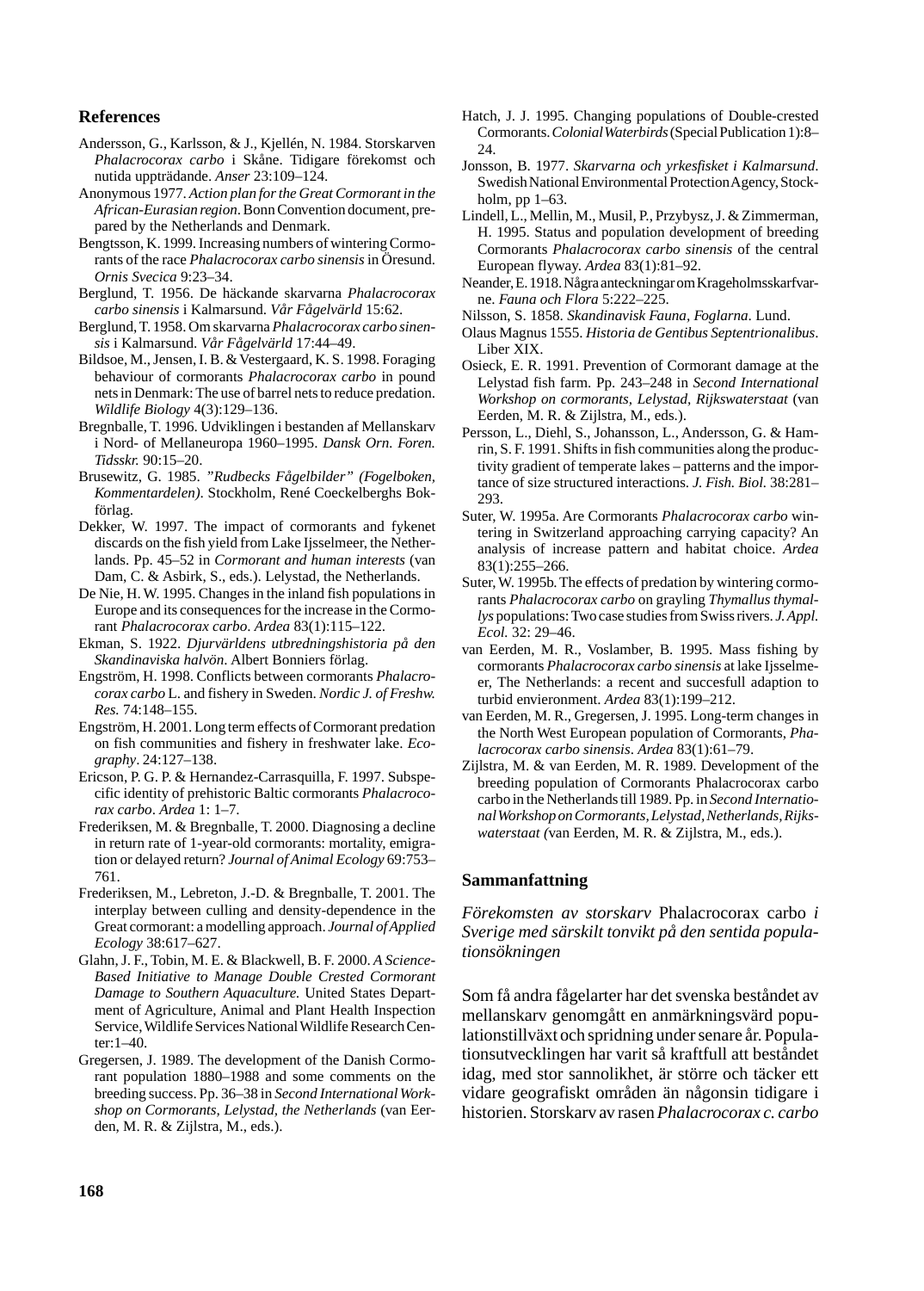har funnits i Östersjöområdet sedan minst 9000 år – och förmodligen även häckat här under större delen av den tiden. När exakt storskarven försvann som häckfågel och ersattes av nuvarande mellanskarven *Ph. c. sinensis* går inte att fastställa. Olaus Magnus (1590) antyder att skarven (mellan-) möjligen häckade i landet, men varken Carl von Linné eller Olof Rudbeck d.y. omnämner häckande skarvar. Arkeologiskt material som indikerar häckande storskarv är som yngst från 900-talet. Från omkring början av 1800-talet finns säkra belägg för häckande mellanskarv i Skåne och Blekinge. De små och geografiskt begränsade populationerna i Skåne och Blekinge utsattes regelmässigt för sabotage. Detta motverkade troligen spridning och mot slutet av 1800-talet, eller möjligen något senare, försvann arten som häckfågel i Sverige. Mänsklig förföljelse berörde bestånden kraftigt även i andra delar av Europa och antalet skarvar förblev under lång tid mycket litet. Mot slutet av 1940-talet började skarven ånyo häcka i Sverige på Svartö i Södra Kalmarsund. Uppdykandet på Svartö sammanfaller väl i tiden med borttvingandet av en koloni på ön Rügen i Tyskland samt expanderande skarvbestånd i Danmark. Fram till och med 1965 utsattes Svartöskarvarna för liten men begränsad jakt. Märkligt nog, även långt efter det att jakten upphörde, förblev tillväxten mycket låg – och rimligen måste även andra faktorer än jakt spelat roll för populationsregleringen.

Så småningom, med stärkt naturvårdssyn, gavs skarven ett ökat skydd i delar av Europa och fridlystes i kärnområdena i Nederländerna (1965) och Danmark (1971). År 1979 gavs skarven ett omfattande skydd genom att arten uppfördes på EU:s så kallade Fågeldirektiv. Det västeuropeiska beståndet bestod då av ca 5000 par Vid sidan om skydd antas förbättrade födoförhållande varit avgörande för skarvbeståndets gynnsamma utveckling. Detta har skett bl.a. genom ett ökat antal fiskodlingar, uppdämningar och kanaliseringar och av floder, samt eutrofiering – faktorer vilka bidragit till rikare och för skarvarna mer lättexploaterade fiskbestånd.

I Sverige var beståndsökningen särskilt kraftfull mellan 1986 och 1994 (31% per år) och antalet par ökade från 1800 till 15.500. Efter 1994 har en uppbromsning skett i kärnområden i Skåne, Blekinge, Småland och Östergötland. Kring mitten av 1990-talet nådde skarven i princip sin nuvarande geografiska utbredning. Under andra halvan av 1990 talet har ökningen fortsatt att vara kraftig i glest besatta och perifera områden, d.v.s. kustområden i Södermanland, Uppland och Gotland samt i flera insjöar. År 1999 hade beståndet stigit till ca 25.600

par fördelade på ca 154 kolonier (inkl. fyra solitärhäckningar). De största kolonierna finns i östra Blekinge (Fröstensskärv 1613 par 2000), i Kalmarsund (Svartö/Törnholmen/N Sandholmen 2303 par, Svartingskär 1900 par och Pata Eneskär 2100, samtliga 1999), och på Gotland (Lilla Karlsö 2268 par 2000). Största genuina sötvattenskolonin finns i Vänern (627 par, Kållandsö, 2000).

Efter att Sverige blev medlem i EU 1995 upphörde den allmänna jakten på skarv. Länsstyrelserna kan dock bevilja undantag från det generella jaktförbudet enligt Artikel 9 i Fågeldirektivet. På grund av ökade populationstätheter och de skador skarven anses orsaka på fisket, och skador i vissa fall på naturmiljön, tillåter ett flertal länsstyrelser (11 av 16 med häckande bestånd av skarv) skyddsjakt idag i någon form. Mest omfattande har jakten hittills varit i kustområden i Småland och Östergötland, men i takt med att bestånden ökat har jakt på skarv kommit att beröra allt fler områden. Exempelvis har omfattande jakt bedrivits i Hjälmaren under 1999 och 2000. Utöver legal jakt är skarven utsatt för omfattande illegal förföljelse främst genom sabotage på skarvarnas häckningsplatser. Till exempel, mellan 1985 och 1999 utsattes inte mindre än 17 kolonier i Kalmar län för störning varav 10 illegalt. I Östergötland var motsvarande siffra 22 varav 17 illegalt. Den mest omtalade störningen ägde rum 1993 på Gåsö i Norra Kalmarsund då några upprörda yrkesfiskare sågade ner samtliga boträd med omkring 3000 häckande par. Hur stor påverkan störningar haft på lokala bestånden är svårbedömt då störningarnas omfattning i många fall inte varit möjliga att kvantifiera. Likaså är kunskapen om täthetsreglerande mekanismer på populationsnivå begränsad. Populationsutvecklingen för de olika områdena antyder dock att påverkan varit förhållandevis liten. I flera fall finns tydliga indikationer på att skarvarna vid störning(ar) flyttat till närliggande kolonier och påbörjat häckning där.

Frederiksen et al. (2001) har använt en populationsmodell för att studera effekterna av jakt på populationsnivå och först vid en avskjutning av omkring 13% nåddes en kritisk gräns och beståndet började minska. Omräknat till det svenska beståndet, omfattande en sommarpopulation av ca 120.000– 133.000 individer, krävs en årlig avskjutning av minst ca 16.000–17.000 individer för att långsiktigt minska beståndet. Den rapporterade jakten av skarv i Sverige har inget år överstigit 4000 fåglar och effekterna av nuvarande jakt är troligen små. Då problemen med skarvar generellt är störst under sommaren (skador på fisk i redskap) är min bedöm